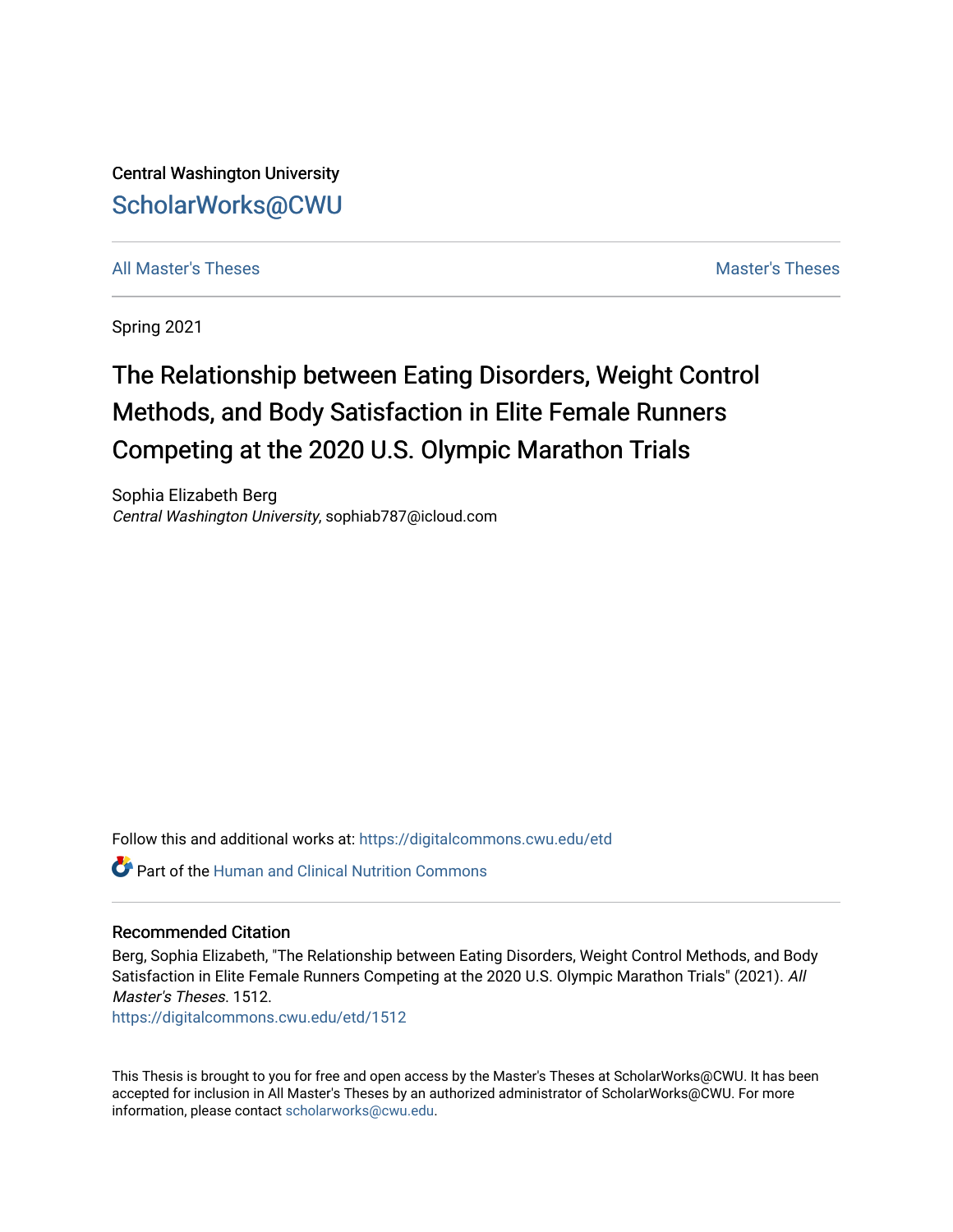# THE RELATIONSHIP BETWEEN EATING DISORDERS, WEIGHT CONTROL METHODS, AND BODY SATISFACTION IN ELITE FEMALE RUNNERS COMPETING AT THE 2020 U.S. OLYMPIC MARATHON TRIALS

A Thesis

Presented to

The Graduate Faculty

Central Washington University

In Partial Fulfillment

of the Requirements for the Degree

Master of Science

Nutrition

 $\mathcal{L}_\text{max}$  and  $\mathcal{L}_\text{max}$  and  $\mathcal{L}_\text{max}$  and  $\mathcal{L}_\text{max}$ 

by

Sophia Elizabeth Berg

June 2021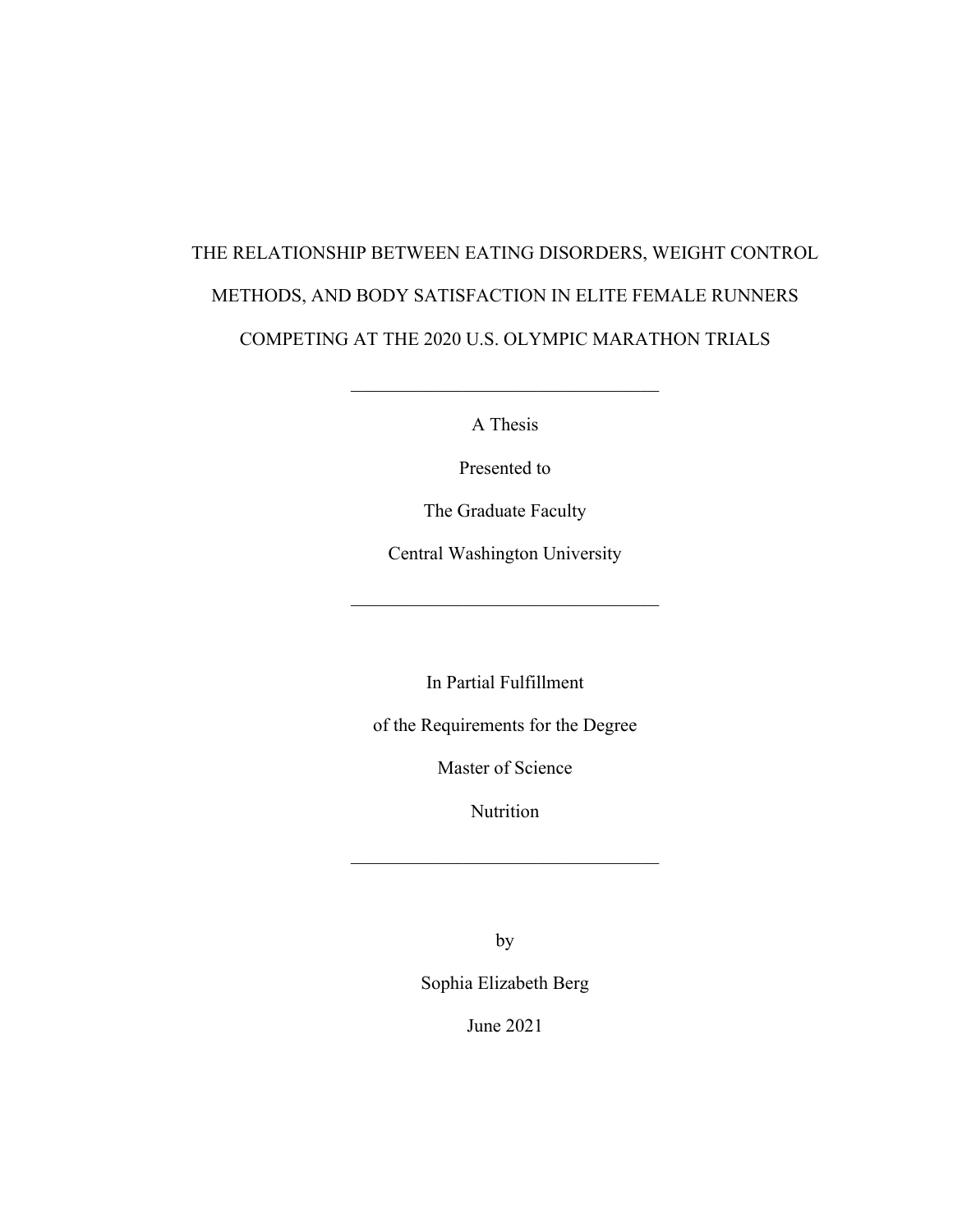## CENTRAL WASHINGTON UNIVERSITY

Graduate Studies

We hereby approve the thesis of

Sophia Elizabeth Berg

Candidate for the degree of Master of Science

## APPROVED FOR THE GRADUATE FACULTY

 *6/1/2020 Kelly Pritchett, PhD, RD, CSSD* Dr. Kelly Pritchett, Committee Chair

\_\_\_6/3/2021\_\_\_\_ *Abigail Larson, PHD, RD, CSSD, CSCS*

Dr. Abigail Larson

\_\_\_\_\_\_\_\_\_\_\_\_\_\_ \_\_\_\_\_\_\_\_\_\_\_\_\_\_\_\_\_\_\_\_\_\_\_\_\_\_\_\_\_\_\_\_\_\_\_\_\_\_\_\_\_

\_\_\_\_\_6.3.2021\_\_\_\_ Dana Ogan, MS, RDN\_\_\_\_\_\_\_\_\_ Dana Ogan

Dean of Graduate Studies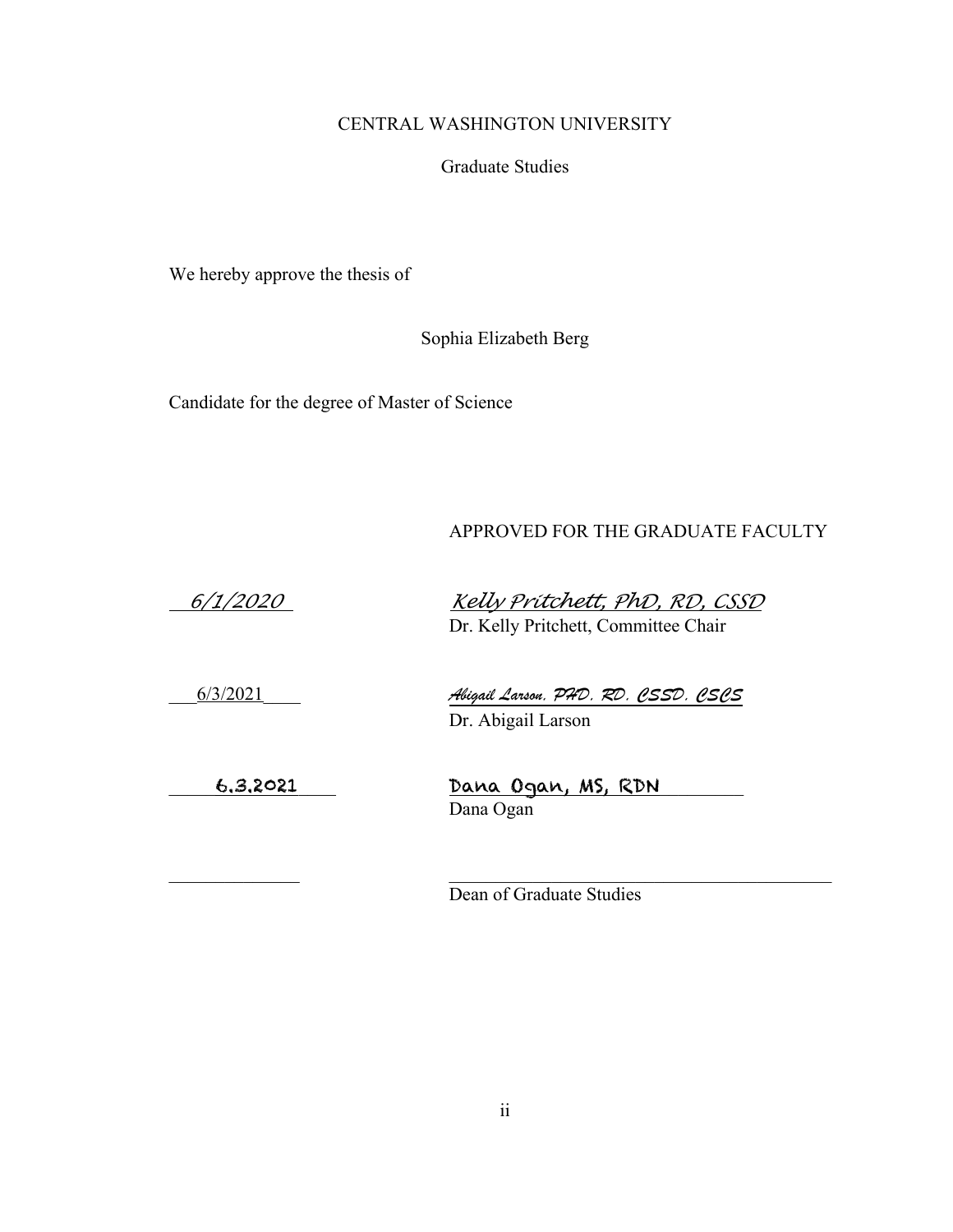### ABSTRACT

# THE RELATIONSHIP BETWEEN EATING DISORDERS, WEIGHT CONTROL METHODS, AND BODY SATISFACTION IN ELITE FEMALE RUNNERS COMPETING AT THE 2020 U.S. OLYMPIC MARATHON TRIALS

by

Sophia Elizabeth Berg

June 2021

The prevalence of eating disorders in athletes is higher than in the general population. Various training styles, weight periodization, and presence of eating disorder (ED) may affect energy availability. This study investigated the relationship between lifetime prevalence of ED with training, body satisfaction, and weight-control methods among elite female endurance athletes. Female runners who participated in the 2020 U.S. Olympic Team Trials Marathon completed an online questionnaire examining training volume, weight-control methods, and self-reported current or past ED. Questions 1-19 were analyzed for this investigation. Participants were grouped according to responses on presence of ED. Thirty-two percent of participants reported previous ED diagnosis and 6% reported current ED. Runners who reported ED were significantly more likely to experience weight dissatisfaction and report energy restriction in the three months prior to the marathon. Consistent with previous literature, a substantial percentage of participants reported ED. This investigation suggests that ED may affect weight control methods and increase feelings of body dissatisfaction in competitive female runners.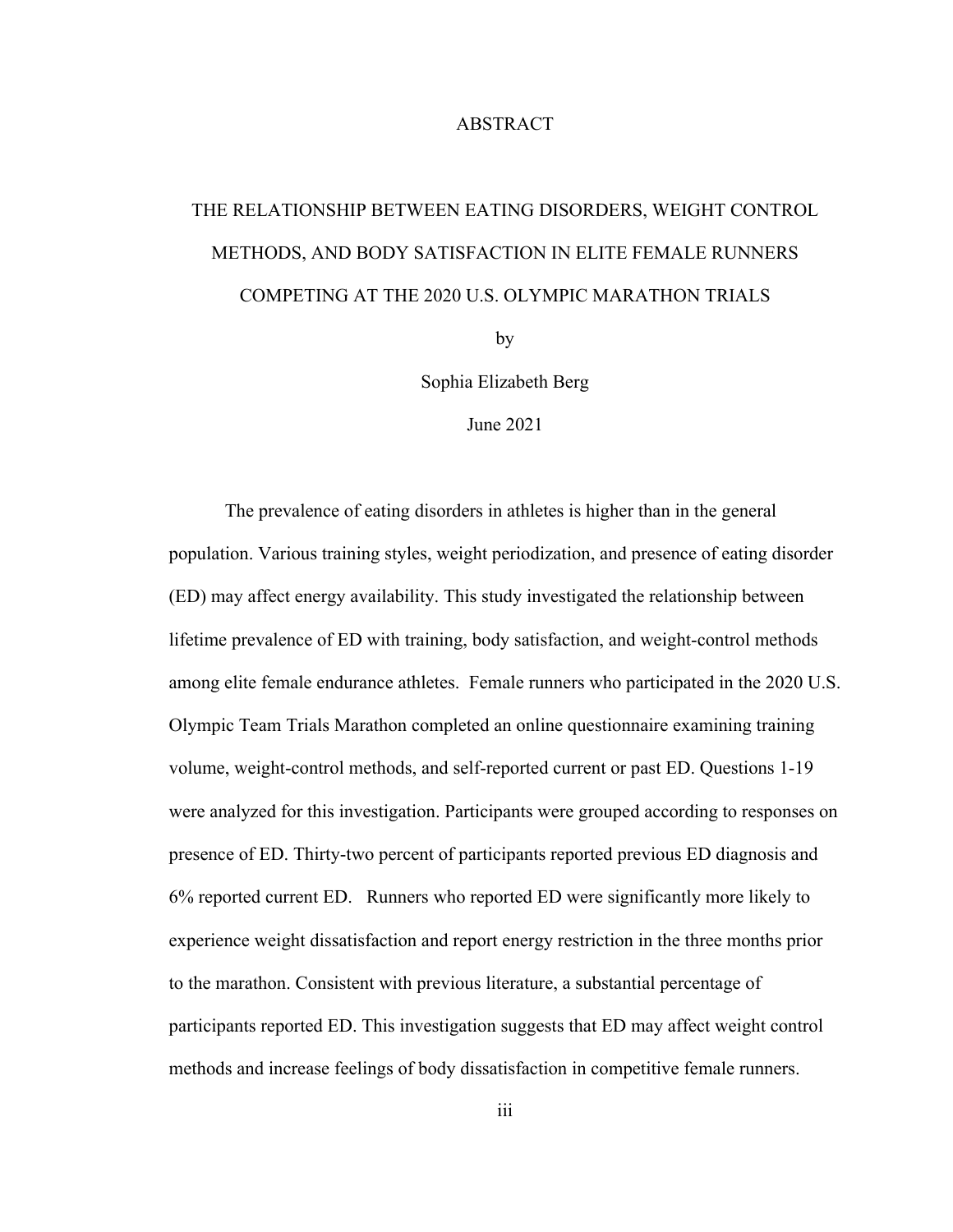### ACKNOWLEDGMENTS

I would like to thank my committee chair Dr. Kelly Pritchett for her continual support and mentorship throughout my graduate program. Her breadth of knowledge in sports nutrition and eating disorders in athletes inspired me to investigate this topic and provided valuable insight into this study. In addition, I extend my sincerest thanks to Dr. Abigail Larson, as without her contribution of data this thesis would not be possible. Lastly, thank you to Dana Ogan for her encouragement and feedback on this study, and for her unwavering support during my years at Central Washington University.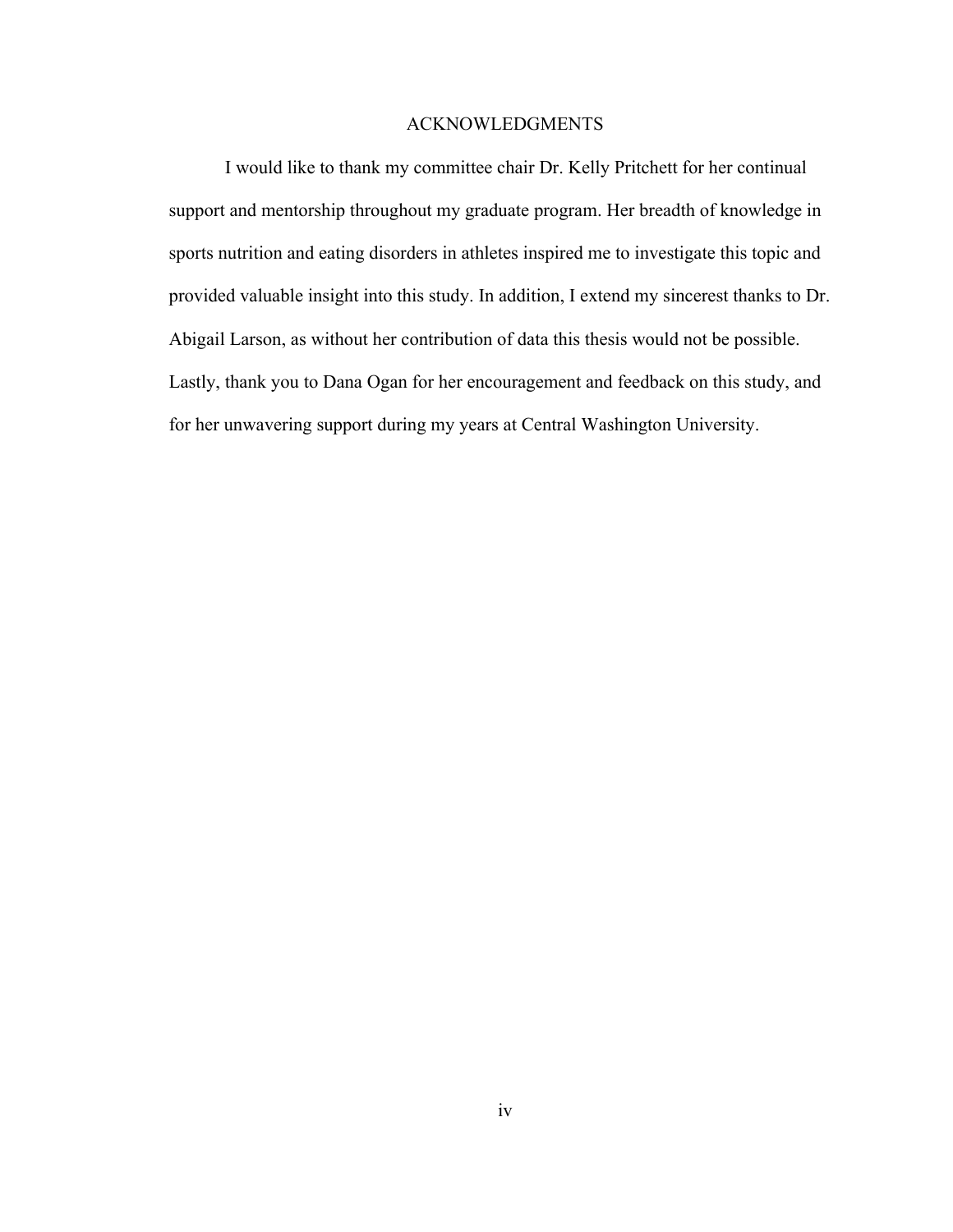# TABLE OF CONTENTS

| Chapter      | Page |
|--------------|------|
| I            |      |
| $\mathbf{I}$ |      |
|              |      |
|              |      |
|              |      |
|              |      |
|              |      |
|              |      |
| III          |      |
|              |      |
|              |      |
|              |      |
|              |      |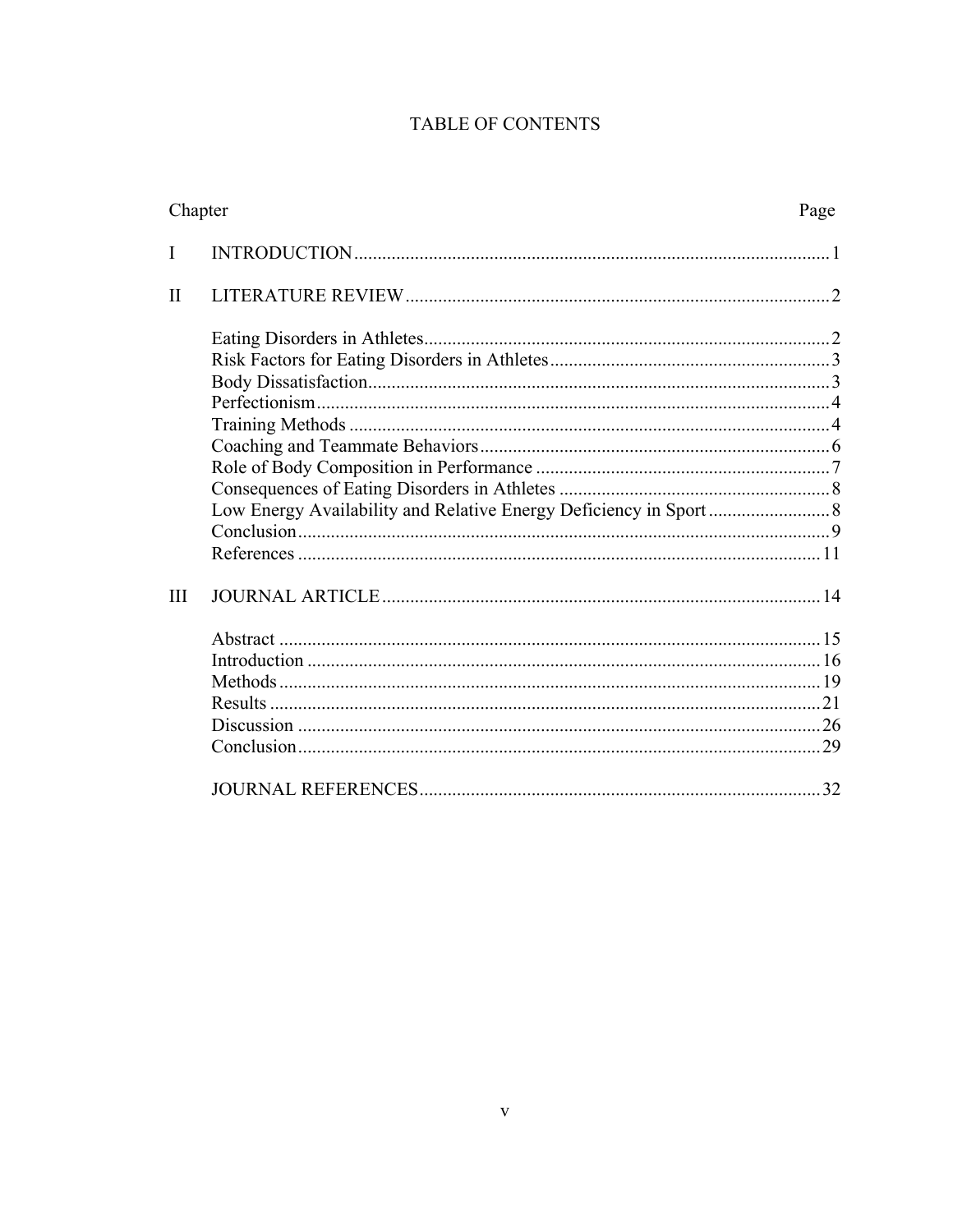# LIST OF TABLES

|   | Participant descriptive characteristics, training volume, and marathon |    |
|---|------------------------------------------------------------------------|----|
|   |                                                                        |    |
| 3 | Frequency of self-reported weight control methods in all athletes, and | 24 |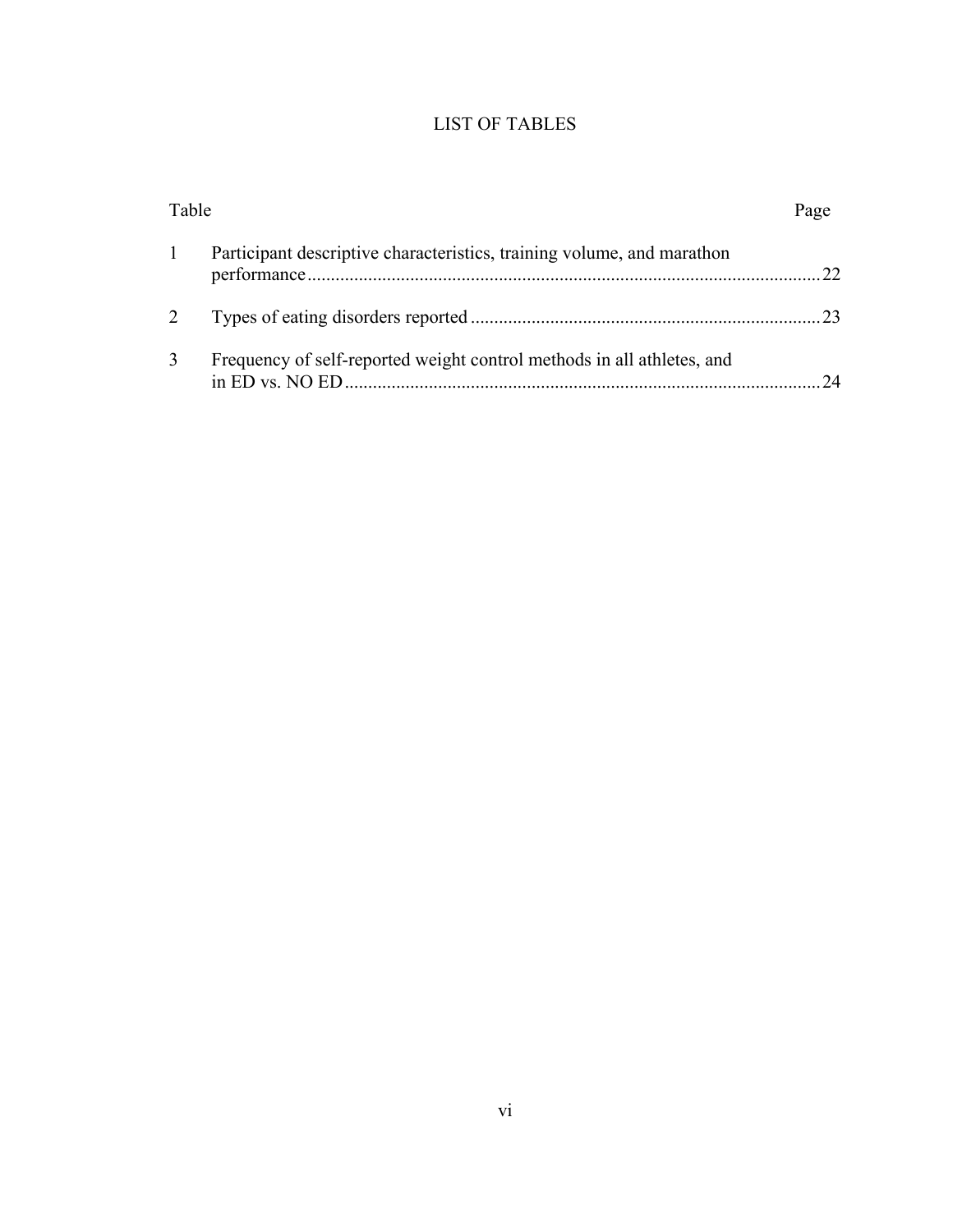# LIST OF FIGURES

| Figure |                                                                                     | Page |
|--------|-------------------------------------------------------------------------------------|------|
|        | Frequency of self-reported weight dissatisfaction in three months                   |      |
| 2      | Frequency of "consciously restriction or reducing food eaten" among all             | .25  |
| 3      | Self-reported techniques to achieve or maintain a "race weight" in the three months | 26   |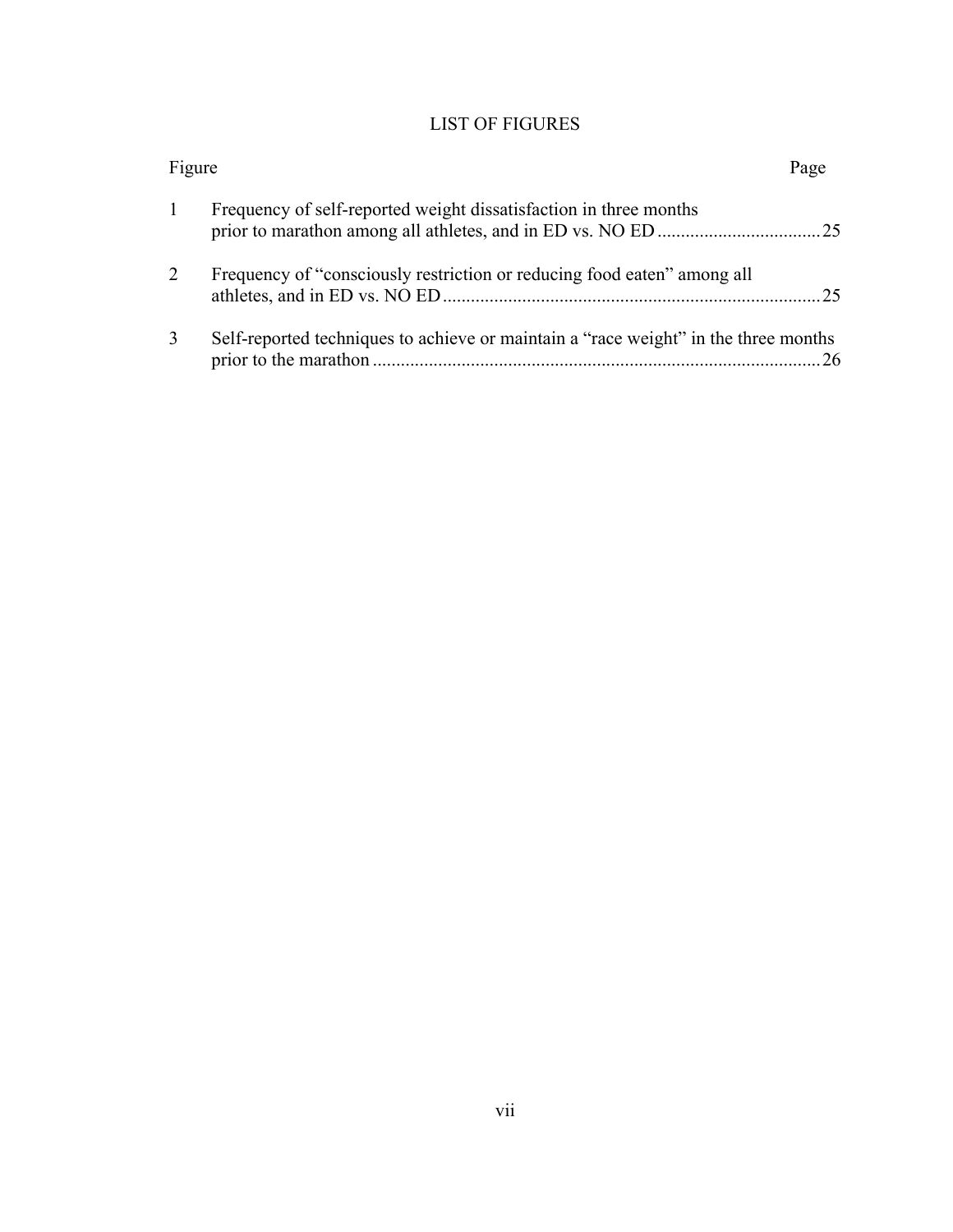### **CHAPTER I**

### **INTRODUCTION**

Eating disorders have the highest mortality rate of any mental health condition. 1 Approximately 9% of the United States population will experience an eating disorder in their lifetime, about 28.8 million Americans. <sup>2</sup> Worldwide, 8.4% of women and 2.2% of men are estimated to experience eating disorders. <sup>3</sup> Females are twice as likely to have an eating disorder compared to males, and 90% of eating disorder cases occur in individuals under 25 years old. <sup>2</sup> Anorexia nervosa and bulimia nervosa may be the most well-known eating disorders, but they are not the most common. Other specified feeding or eating disorder (OSFED) is the most frequently reported eating disorder, followed by binge eating disorder (BED). 3

In recent years, additional attention has been paid to the increased prevalence of eating disorders in athletes. In fact, the prevalence of eating disorders in sport is higher than the general population, especially within sports that emphasize the importance of leanness for performance, including endurance sports such as distance running.<sup>4-6</sup> There are a variety of factors that put athletes at an increased risk for eating disorders, including emphasis on body composition for performance, body satisfaction, exercise dependence, and knowledge and beliefs surrounding weight control methods.<sup>4,5</sup> Consequences of disordered eating and eating disorders in athletes include negative health and performance effects related to low energy availability and relative energy deficiency in sport.<sup>7,8</sup> Specifically, elite athletes, female athletes, and endurance athletes are groups at highest risk for eating disorders, as they encounter a dangerous combination of risk factors for the development of disordered eating and eating disorders. 4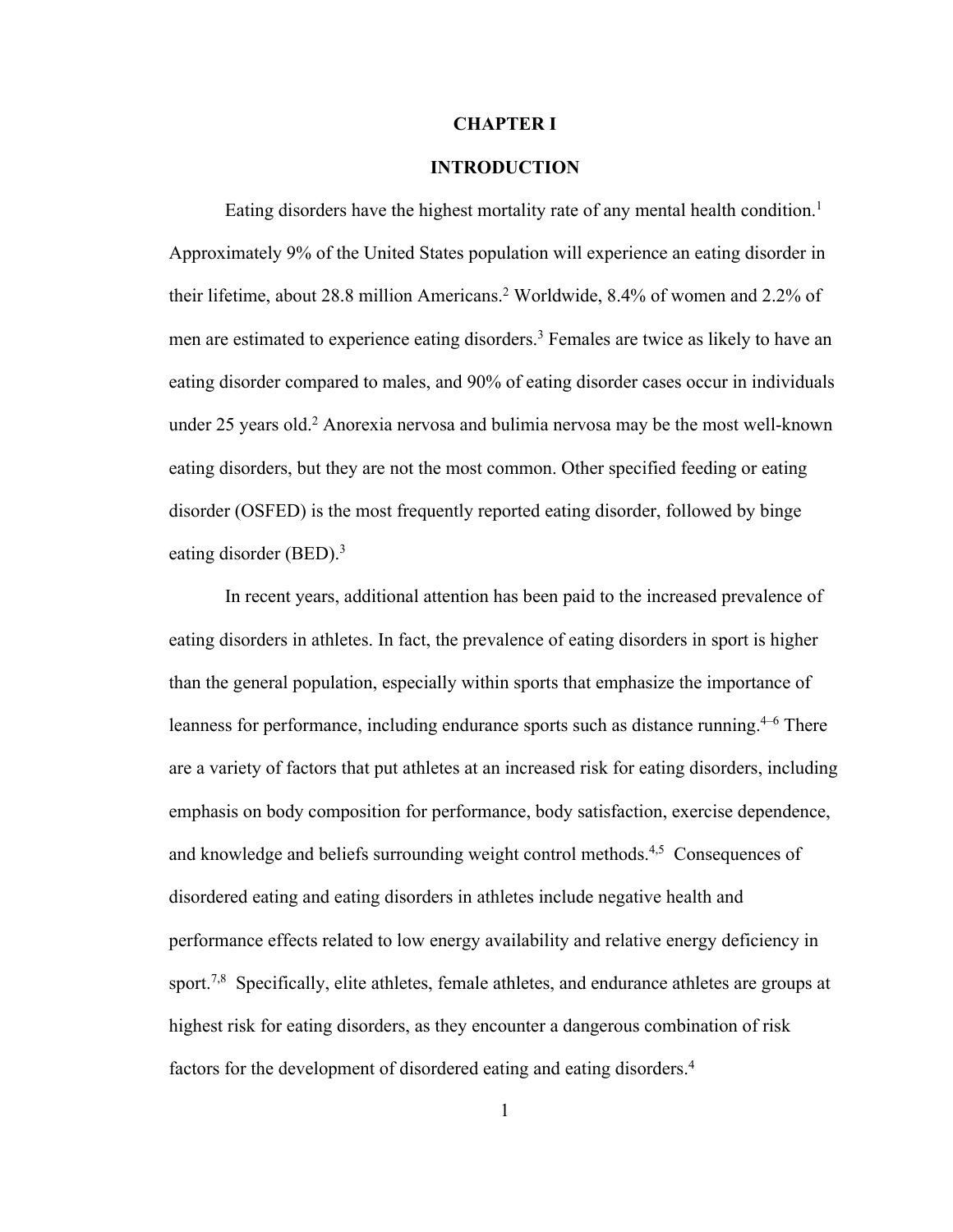### **CHAPTER II**

### **LITERATURE REVIEW**

### **Eating Disorders in Athletes**

Athletes are more likely to develop disordered eating and clinical eating disorders than non-athletes.<sup>4,9</sup> It is clear, however, that the prevalence of eating disorders (EDs) in athletes varies between different sports. The prevalence of EDs is higher among athletes participating in sports that emphasize leanness or weight-control as important factors in performance.<sup>4,5,9</sup> Such sports include weight class sports such as wrestling, boxing, and marital arts, aesthetic sports such as gymnastics, figure skating, and dance, endurance sports such as distance running, swimming, cross-country skiing, and cycling, and antigravitation sports including pole vaulting, ski jumping, and high jump. 6,10 Sports that do not emphasize leanness as vital to performance outcomes include ice hockey, racquet sports, swimming, volleyball, and sailing, to name a few.<sup>6</sup> While statistics vary between studies, researchers agree that the prevalence of disordered eating and EDs is higher in aesthetic and weight dependent sports, ranging up to 40% of athletes, while sports not emphasizing leanness may have an ED prevalence up to  $12\%$ .<sup>9,10</sup>

Similar to the general population, female athletes are at increased risk of EDs compared to male athletes.<sup>4,9</sup> Elite athletes are also at an increased risk for EDs when compared to developing athletes, however, collegiate athletes may experience the highest prevalence of disordered eating behaviors.<sup>4,5,9</sup> While EDs may go underreported in the general population, elite athletes may underreport EDs more frequently than nonathletes. 11

2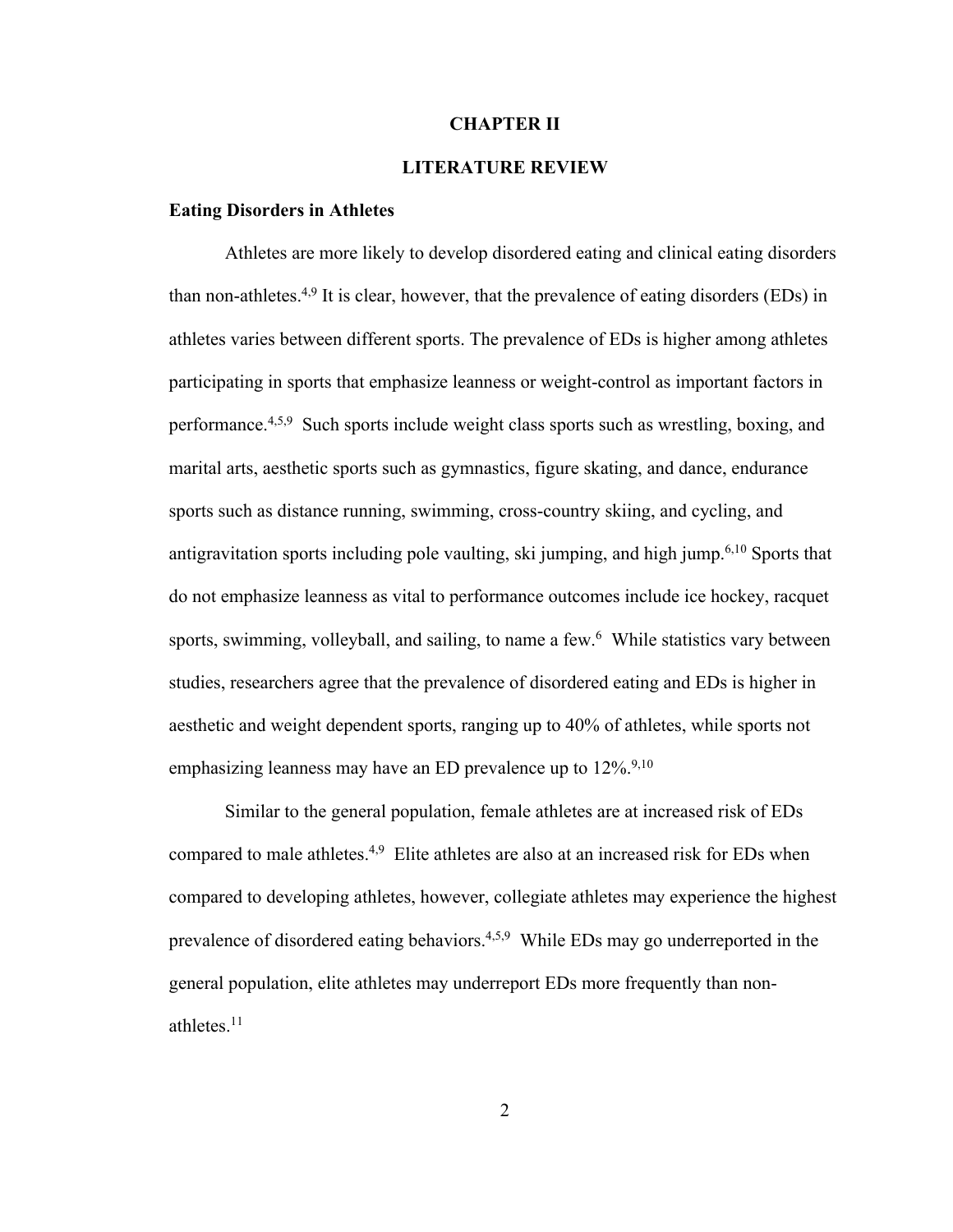### **Risk Factors for Eating Disorders in Athletes**

The development and perpetuation of EDs involves a variety of factors including biological predispositions, psychology, sociocultural influences, as well as physical and sexual trauma.<sup>10</sup> Along with these typical risk factors, athletes are vulnerable to sportrelated influences including a frequent focus on body and weight, negative coaching behaviors, motivation to improve performance, elevation of perfectionism as an advantageous personality trait, lack of time to prepare proper meals, risk for exercise compulsivity, and promotion of dieting and body ideals within sport.<sup>5,10</sup>

**Body dissatisfaction.** Specifically, body dissatisfaction plays an important role in the development of eating disorders.<sup>12–14</sup> Athletes are faced with two levels of possible body dissatisfaction; body dissatisfaction related to societal body image ideals, and body dissatisfaction related to sport performance, as body composition is often closely tied with performance outcomes.<sup>12</sup> Dissatisfaction with weight and appearance increases the risk of disordered eating. <sup>12</sup> Anderson et al. (2016) determined that female runners specifically reported higher appearance-related body dissatisfaction and higher performance-related body dissatisfaction when compared to male runners, with both types of body dissatisfaction accounting for association with EAT-26 scores in the female runners.<sup>12</sup> The female runners in this study also scored significantly higher on ED symptomology than the male runners.<sup>12</sup> Another study examining female runners, cyclists and paddlers found that a self-loathing score, similar to body dissatisfaction, was associated with eating disorder symptoms.<sup>15</sup> Prnjak et al. (2019) suggested body dissatisfaction to be the single largest predictor of dieting, a symptom of disordered eating, in one study.<sup>13</sup> Athletes may regularly engage in dieting more often than the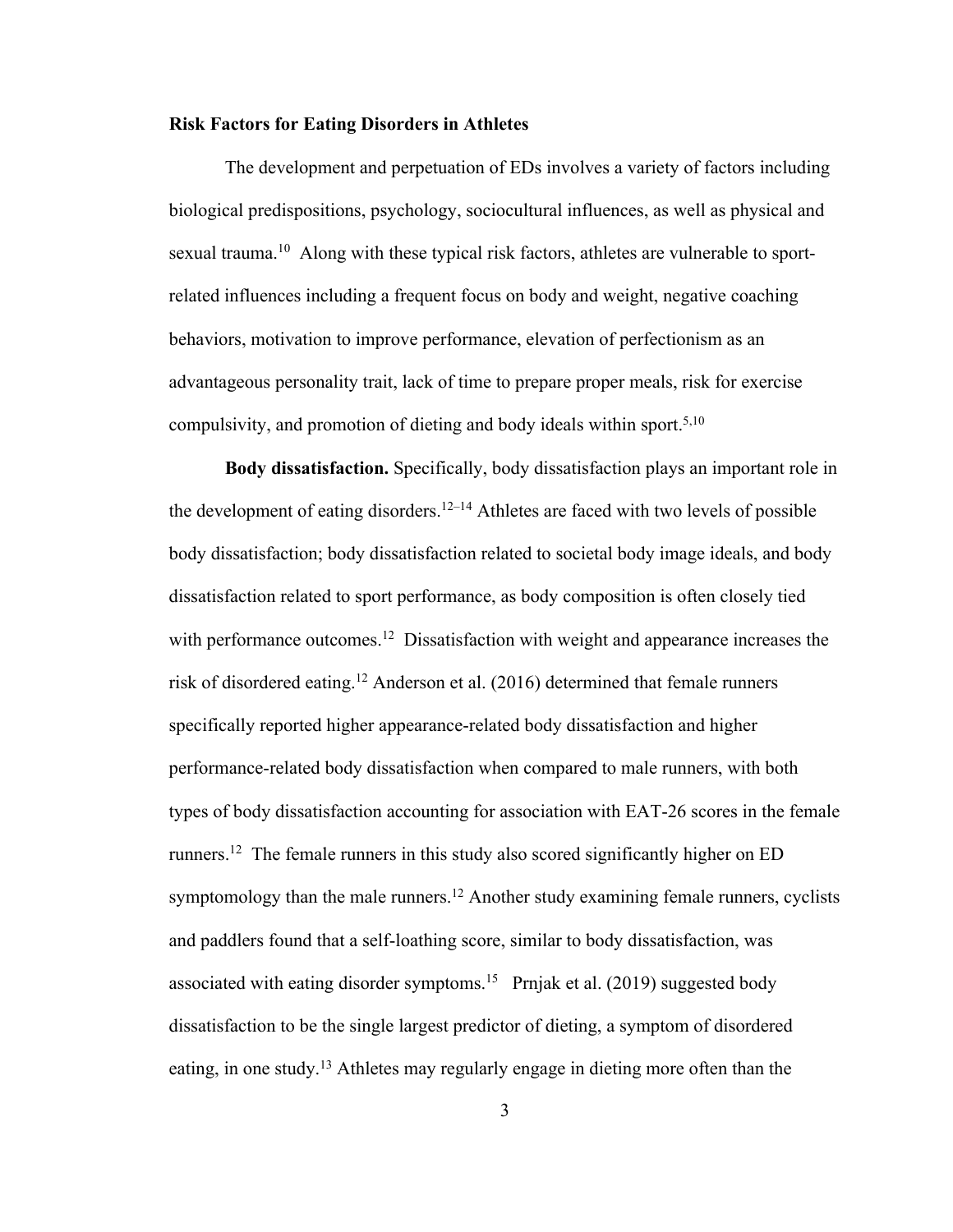general population in an attempt to achieve a certain body composition to improve performance, or to meet a body ideal within their sport.<sup>16</sup> Athletes who engage in dieting with a desire for weight loss are more likely to develop EDs.<sup>10</sup>

**Perfectionism.** The etiology of body satisfaction may be complex, but Prnjak et al. (2019) links perfectionism to body dissatisfaction and disordered eating.<sup>13</sup> Prnjak et al. (2019) measured adaptive and maladaptive perfectionism in male and female athletes to determine any link between this personality trait with dieting and disordered eating.<sup>13</sup> Adaptive perfectionism relates to strivings of an athlete to improve performance and is associated with greater training performance, lower training distress, and may often lead to greater achievement in sport.<sup>13</sup> In contrast, maladaptive perfectionism involves selfevaluation and comparison, which can instill negative emotions and behaviors and increase risk of body dissatisfaction and exercise dependence. 13 Yet, some researchers note that adaptive perfectionism rarely exists only on its own without any kind of selfevaluation or criticism, and therefore should be studied further to determine disordered eating risk with this seemingly-positive adaptive perfectionism.<sup>13,17</sup> Indeed, Prnjak et al. (2019) discovered body satisfaction was significantly correlated with both types of perfectionism and dieting in female athletes.<sup>13</sup> Another study found that younger female runners with neurotic traits specifically were most at risk for EDs.<sup>18</sup>

**Training methods.** Athletes with a history of EDs have been found to have lower self-esteem and greater body weight dissatisfaction and often use excessive exercise to control weight.<sup>19</sup> In order to understand pathological eating behaviors in athletes, the role of pathological exercise must also be examined. Physical activity is perceived as beneficial to health and certainly essential to every athlete's training. Exercise can,

4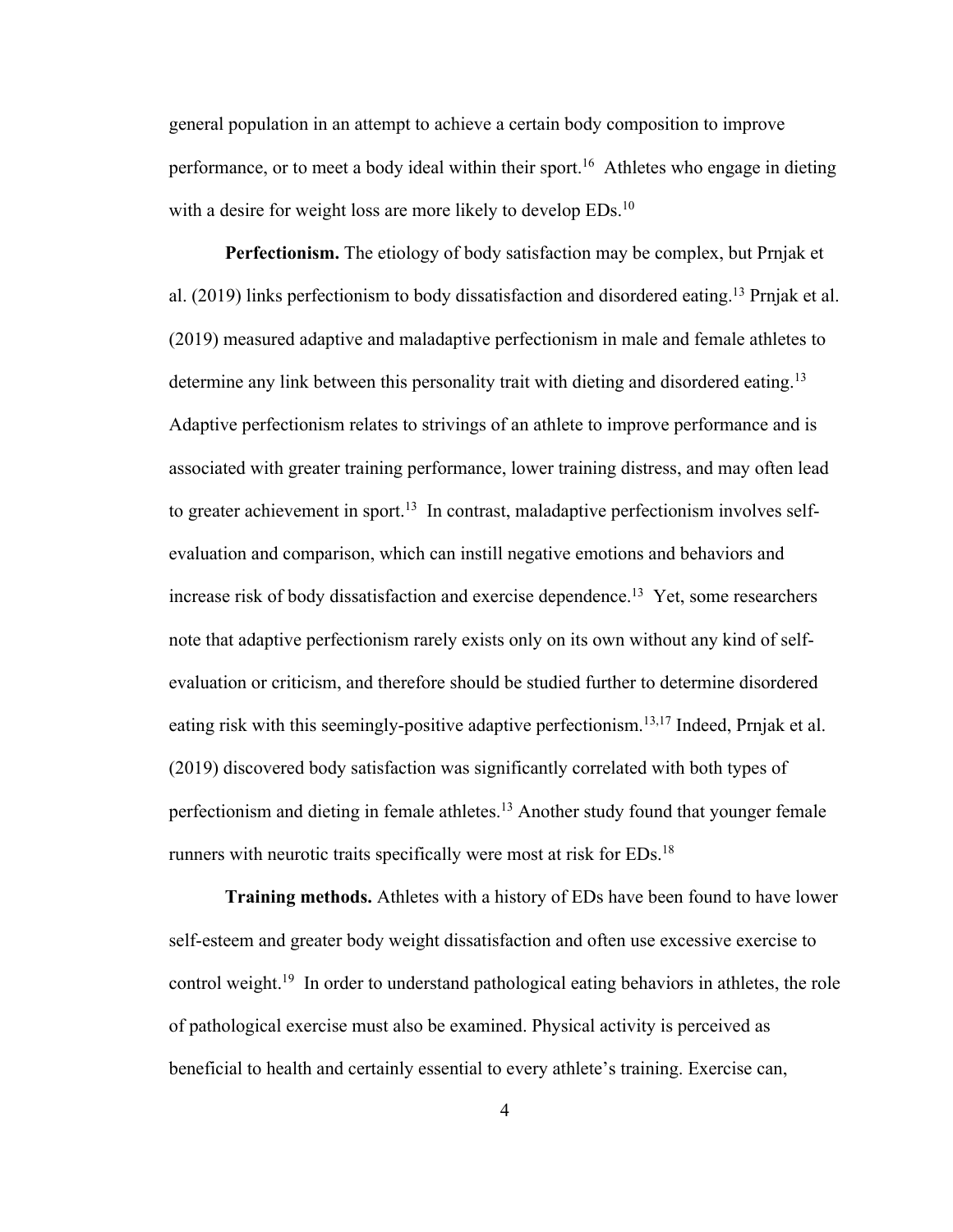however, become compulsive and problematic and lead to increased risk of disordered eating.<sup>20</sup> Gorrell and Anderson (2018) confirmed the link between compulsive exercise and EDs in runners. <sup>20</sup> While there was an association between compulsive exercise and EDs in male and female athletes, female runners who demonstrated compulsive exercise on the Compulsive Exercise Test (CET) also had higher incidence of EDs than the male runners, as determined by the Eating Disorder Examination Questionnaire (EDE-Q).<sup>20</sup> Similarly, Di Lodovico et al. (2018) examined compulsive exercise in runners and found that athletes who reported an ED were more likely to be women and younger adults.<sup>18</sup> Furthermore, these researchers found that runners with EDs were at higher risk for exercise addiction, employed a restrictive diet, and reported running to lose weight more often as the non-ED runners.<sup>18</sup> Interestingly, compulsive exercise does not necessarily imply higher training volumes or greater intensity. Di Lodovico et al. (2018) did not find any significant difference in hours of training, frequency of weekly training, or months spent training between ED and non-ED groups. Similarly, Hully and Hill (2001) found a slight increase in training per week in female athletes with a history of EDs compared to controls, although not significant. <sup>19</sup> Compulsive exercise is likely related to feelings, motivations, and relationship to the exercise, rather than the quantity, duration or intensity of exercise.<sup>21,22</sup> Specifically maladaptive exercise, such as exercising to reduce weight, is more related to ED development than the rewarding effects of activity.<sup>21</sup> One study in long distance runners found that athletes with a strong athlete identity had increased risk for compulsive exercise and EDs than athletes that did not report a strong athlete identity.<sup>23</sup> Turton et al.  $(2017)$  defined athlete identity as the "degree to which an individual identifies with an athlete role." A strong athlete identity occurs when sport is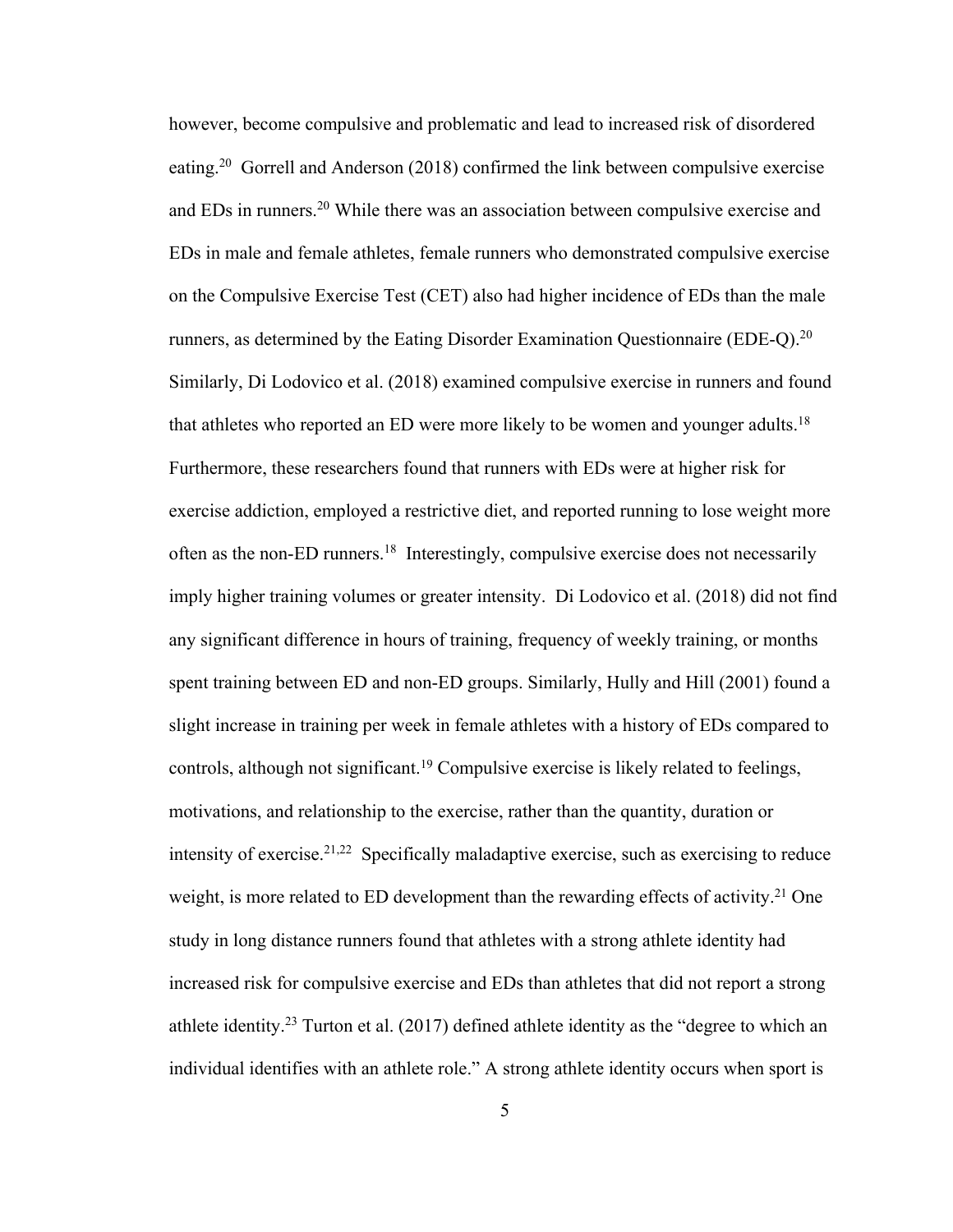considered a defining and central factor of one's life, which may cause comments about body and weight being a direct comment on the person's self-worth, rather than performance. 23

**Coaching and teammate behaviors.** Training assessments, coaching behaviors, and teammate actions can affect risk of ED in athletes.<sup>9,24,25,27</sup> While body composition assessments have become more frequently utilized with access to technology like dual energy x-ray absorptiometry (DEXA) and BOD POD® body composition testing, Ackerman et al. (2020) suggests that body composition assessments be individualized to the specific level of athlete in order to help prevent EDs.<sup>24</sup> No body composition assessments are necessary for developing athletes, a category that includes athletes competing at levels lower than a collegiate or national level. 24 Limited focus should be placed on body composition testing in collegiate athletics, while some periodized assessments may be appropriate in elite athletes who specifically have positive self-body image. 24

A lack of knowledge may exist around disordered eating and consequences of low energy availability in athletes, and false beliefs around weight loss can be endorsed by coaches and teammates. <sup>10</sup> In a population of ultra-endurance runners, almost half of the runners reported believing loss of menstruation was a normal part of training.<sup>25</sup> While low body fat mass is endorsed to be beneficial for performance in endurance sports, it is not always advantageous, and amenorrhea can signal low energy availability which can negatively affect performance.<sup>26</sup> In a group eumenorrheic and amenorrheic runners, the eumenorrheic runners experienced less injuries and trained more than the amenorrheic runners. 26

6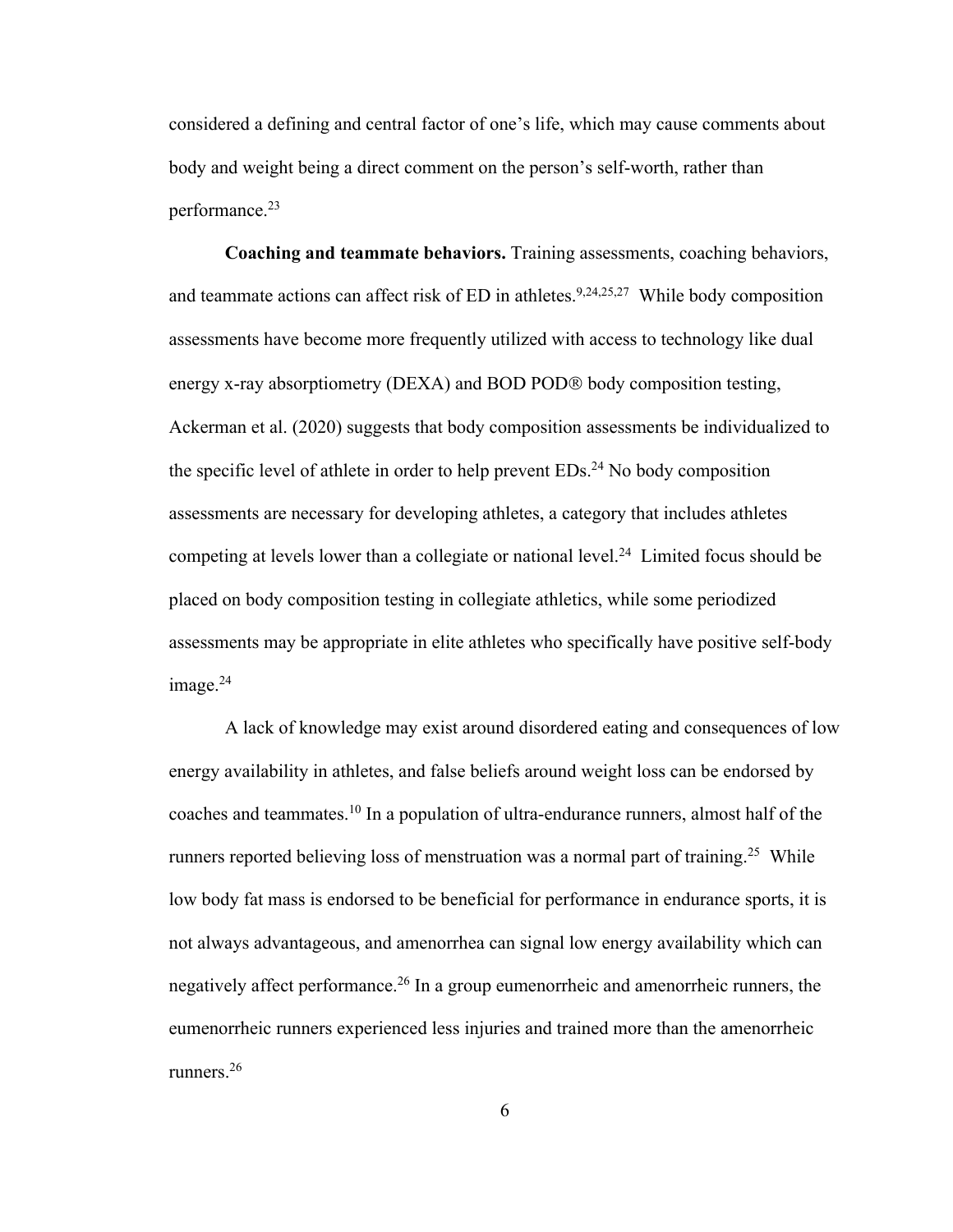Teammates can influence the behavior of other teammates, including eating behavior.<sup>27</sup> One study examining female collegiate cross-country runners found that runners with higher a body mass index (BMI) were discouraged from dieting behavior less often than runners with a lower BMI.<sup>27</sup> The effects of low energy availability are not limited to a particular BMI, therefore, it is important that athletes and teammates build knowledge and helpful communication in this realm.<sup>27</sup>

**Role of body composition in performance.** In the case of elite endurance athletes, the role of weight and body composition on performance cannot completely be ignored. Body weight has been associated with faster half marathon finishing times in men, and a faster finishing time in the 1500m race in a case study.<sup>28,29</sup> Recent studies have suggested that it is neither realistic nor healthy that elite runners maintain a competition BMI year round.<sup>29,30</sup> Weight periodization has been proposed as a method to optimize body composition over the competition year.<sup>29,30</sup> Stellingwerf (2018) defines weight periodization as "the strategic manipulation of energy intake and energy expenditure between various training phases to reach a targeted body composition range that is optimal for performance (e.g. peak power to weight ratio), while minimizing risk to short-term and long-term health."29 Stellingwerf (2018) notes that weight periodization done correctly can decrease risk of developing low energy availability and relative energy deficiency in sport, which have serious health and performance consequences.29 Research surrounding weight periodization is fairly recent and the impact on disordered eating risk is not known.

7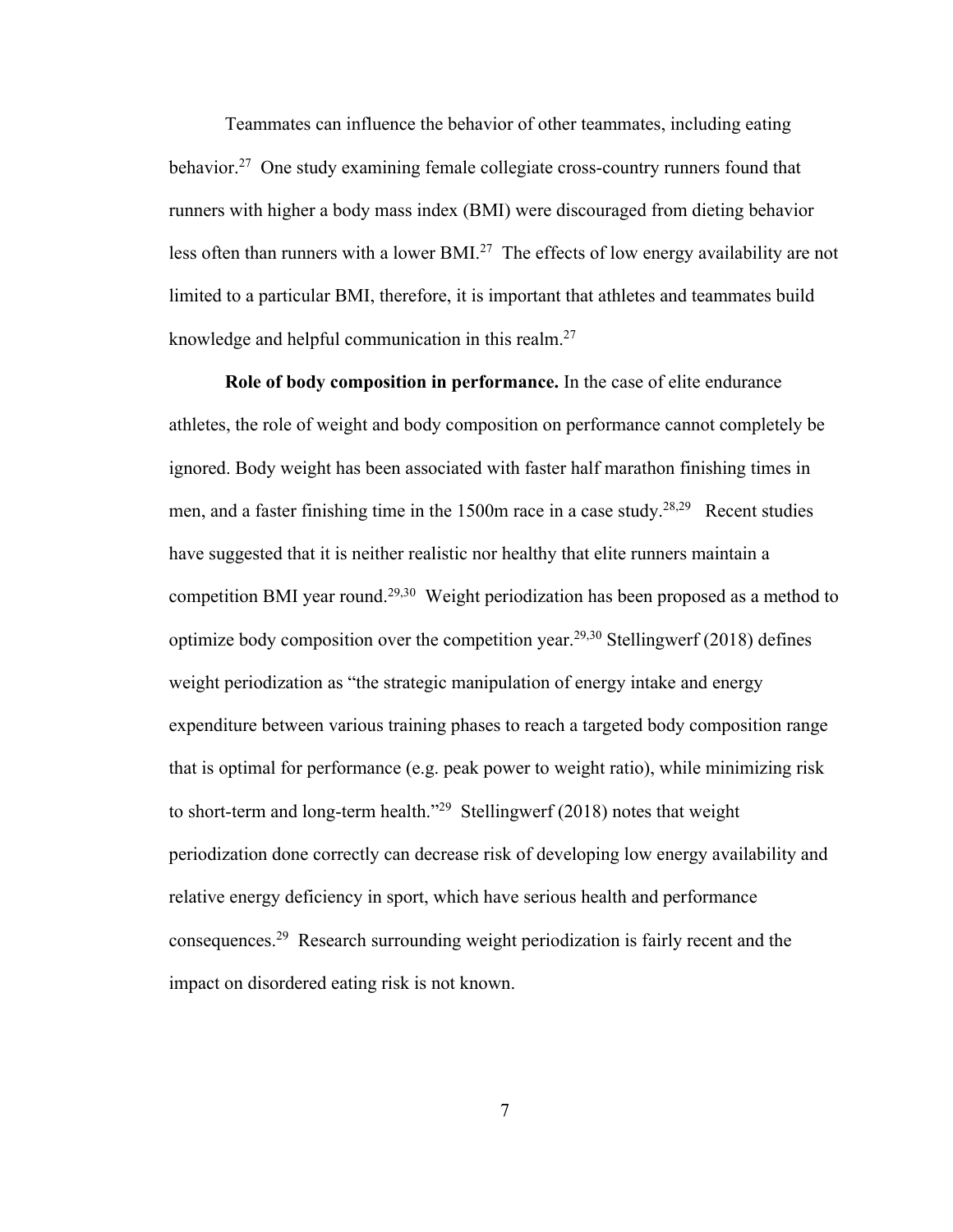### **Consequences of Eating Disorders in Runners**

**Low energy availability and relative energy deficiency in sport.** Disordered eating in athletes can contribute to an array of negative consequences including low energy availability and negative health and performance outcomes.<sup>9</sup> Energy availability refers to the energy remaining for optimal health and physiological function after exercise energy expenditure (EEE) is subtracted from energy intake (EI), and normalized for fat free mass.<sup>7</sup> Low energy availability (LEA), defined as  $\leq$  30 kcal·kg FFM<sup>-1</sup>·day<sup>-1</sup>, exists when there is either a decrease in caloric intake, an increase in energy output, or both and can have negative physiological effects on bone, endocrine, and immune health, leading to an increased risk of bone fractures and illness.<sup>5,7</sup> LEA can occur in the setting of an ED, or with no ED present.<sup>31</sup> These symptoms of LEA can lead to the development of Relative Energy Deficiency in Sports (RED-S).<sup>8</sup> RED-S can lead to the slowing of metabolism, decreased growth hormone production, impaired glucose utilization, and many more deleterious metabolic fluctuations which can affect performance. <sup>8</sup> Between 2- 60% of athletes may experience signs and symptoms of RED-S depending on their sport category, with endurance and aesthetic sports having the highest prevalence.<sup>8,24</sup> Athletes who are at higher risk for EDs are also most at risk for LEA.<sup>10</sup> As Ackerman et al. (2020) notes in a recent editorial, diagnostic factors associated with RED-S include chronic restriction, large changes in body weight or composition in short time periods, and alterations in training. Runners may reduce their energy availability intentionally to achieve a goal body composition, compulsively related to the presence of disordered eating, or inadvertently when a lack of hunger cues to match energy expenditure exists.<sup>7</sup>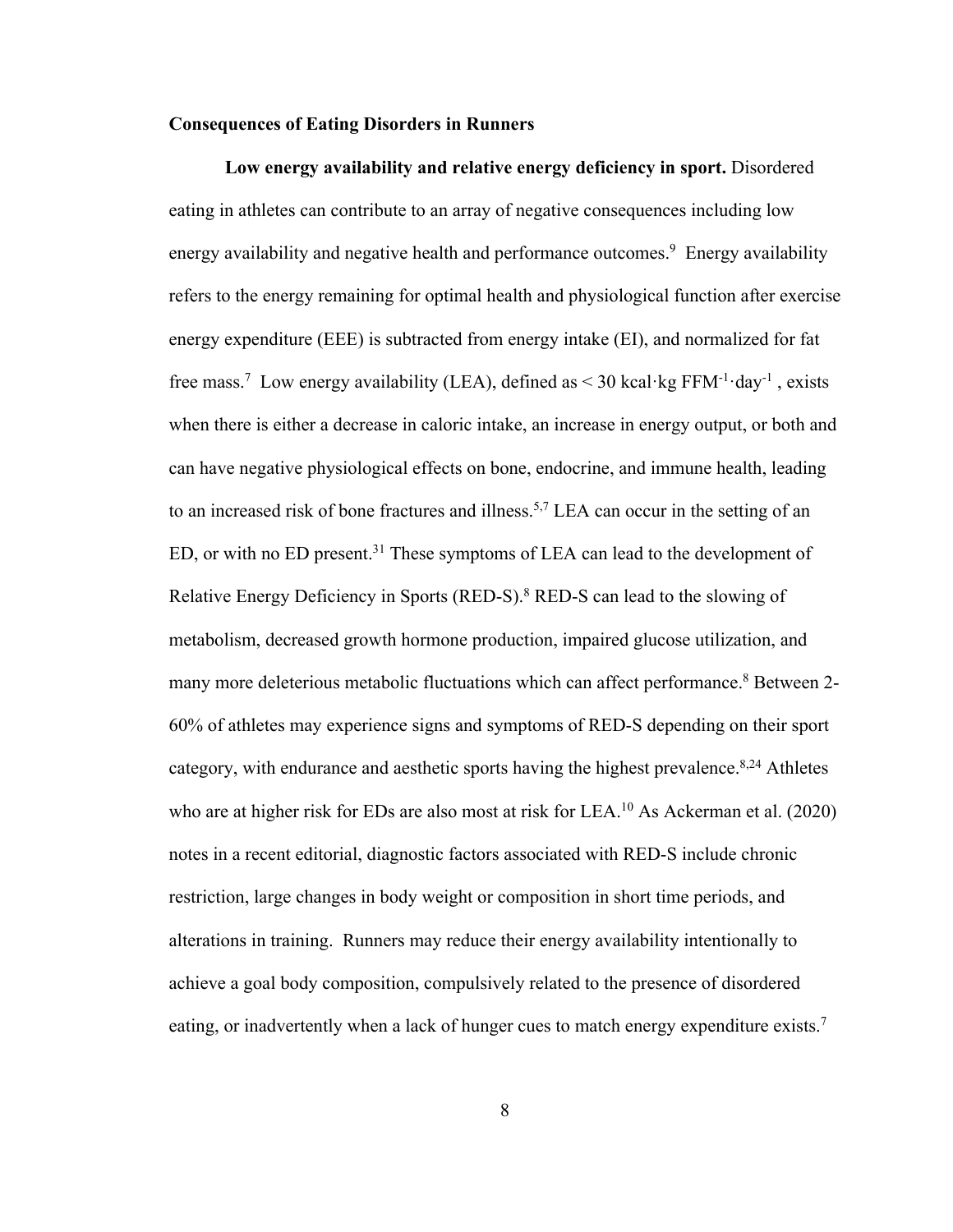A risk factor for the development of RED-S is a general lack of knowledge of LEA and the female athlete triad. One study examining knowledge of the female athlete triad in South African ultra-marathoners found that 83% of participants either did not know what the female athlete triad was or believe they were at risk for the triad.<sup>25</sup> In contrast, researchers found that 44% of the participants were found to be at risk for the female athlete triad, according to scores on the low energy availability in females questionnaire (LEAF-Q).<sup>25</sup> Of those at risk for the triad, 8.9% had clinical EDs, 29.6% had subclinical EDs, and 61.5% had no ED.<sup>25</sup> Folscher et al. (2015) argues that females engaging in endurance sports are inevitably at risk for the triad, especially since many female endurance athletes will try to lose weight without seeking professional advice, commonly resulting in LEA.<sup>7,25</sup> Indeed, 50% of marathoners in this study reported training to prevent weight gain, about half of participants reported restricting calorie and macronutrient intake, and one-third were at risk for the female athlete triad related to disordered eating behavior. 25

### **Conclusion**

Disordered eating and eating disorders are more prevalent in athletes than the general population.<sup>4,9</sup> Not only do athletes encounter risk factors for EDs related to societal body ideals, but they are exposed to increased focus on weight and body composition, dieting practice to reach goal weight for competitions, and may have predisposing psychological factors such as perfectionism.<sup>5,10</sup> A lack of knowledge may exist around disordered eating and consequences of LEA in athletes, and false beliefs around weight loss can be perpetuated by coaches and teammates. <sup>10</sup> Female athletes, elite athletes, and endurance athletes are groups at highest risk of eating disorders, yet few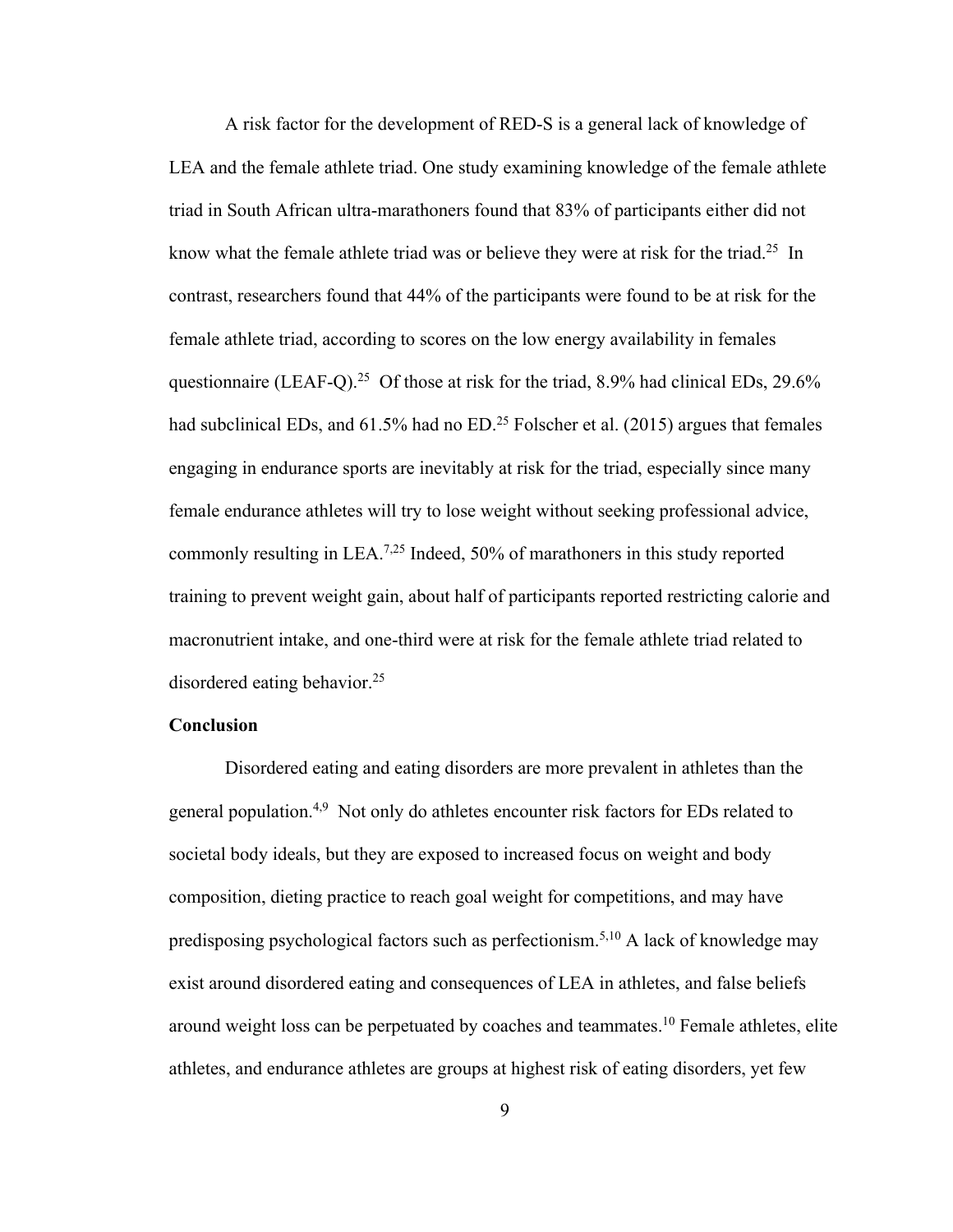studies have examined this particular population in relation to eating disorders. More research aimed at studying risks and prevalence of disordered eating among elite female endurance athletes is warranted, as they appear vulnerable to a dangerous combination of risk factors associated with eating disorders.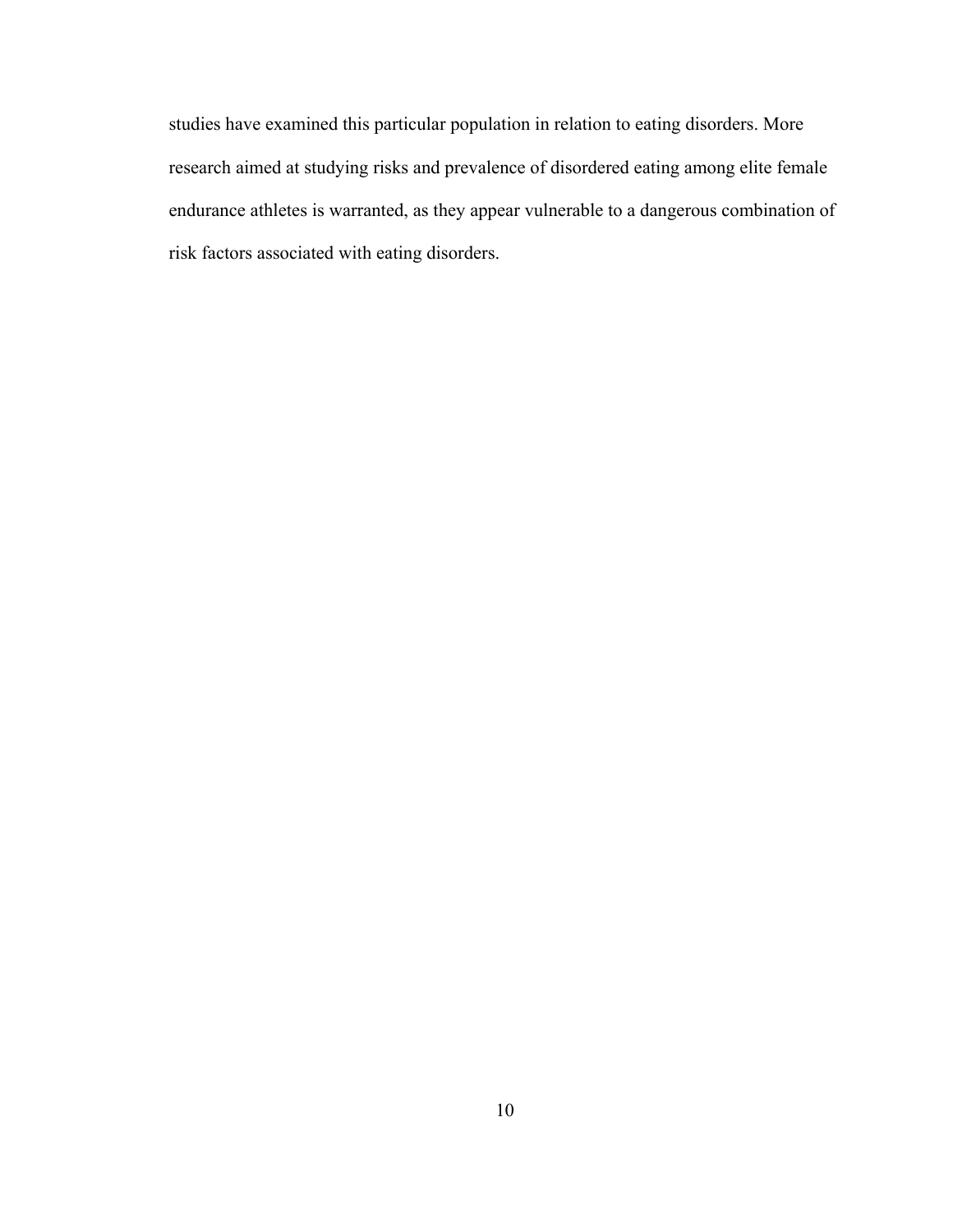### **References**

- 1. Harris E, Barraclough B. Excess mortality of mental disorder. *Br J Psychiatry*. 1998;173:11-53. doi:doi: 10.1192/bjp.173.1.11. PMID: 9850203.
- 2. Deloitte Access Economics. The Social and Economic Cost of Eating Disorders in the United States of America: A Report for the Strategic Training Initiative for the Prevention of Eating Disorders and the Academy for Eating Disorders. Published online June 2020. https://cdn1.sph.harvard.edu/wpcontent/uploads/sites/1267/2020/07/Social-Economic-Cost-of-Eating-Disorders-in-US.pdf
- 3. Galmiche M, Déchelotte P, Lambert G, Tavolacci MP. Prevalence of eating disorders over the 2000–2018 period: a systematic literature review. *Am J Clin Nutr*. 2019;109(5):1402-1413. doi:10.1093/ajcn/nqy342
- 4. Sundgot-Borgen J, Torstveit MK. Prevalence of Eating Disorders in Elite Athletes Is Higher Than in the General Population: *Clin J Sport Med*. 2004;14(1):25-32. doi:10.1097/00042752-200401000-00005
- 5. Wells K, Jeacocke N, Appaneal R, et al. The Australian Institute of Sport (AIS) and National Eating Disorders Collaboration (NEDC) position statement on disordered eating in high performance sport. *Br J Sports Med*. 2020;54(21):1247-1258. doi:https://doi.org/10.1136/bjsports-2019-101813
- 6. Hagmar M, Hirschberg AL, Berglund L, Berglund B. Special Attention to the Weight-Control Strategies Employed by Olympic Athletes Striving for Leanness Is Required: *Clin J Sport Med*. 2008;18(1):5-9. doi:10.1097/JSM.0b013e31804c77bd
- 7. Loucks AB. Low Energy Availability in the Marathon and Other Endurance Sports: *Sports Med*. 2007;37(4):348-352. doi:10.2165/00007256-200737040-00019
- 8. Mountjoy M, Sundgot-Borgen J, Burke L, et al. The IOC consensus statement: beyond the Female Athlete Triad—Relative Energy Deficiency in Sport (RED-S). *Br J Sports Med*. 2014;48(7):491-497. doi:10.1136/bjsports-2014-093502
- 9. Joy E, Kussman A, Nattiv A. 2016 update on eating disorders in athletes: A comprehensive narrative review with a focus on clinical assessment and management. *Br J Sports Med*. 2016;50(3):154-162. doi:10.1136/bjsports-2015- 095735
- 10. Coelho GM de O, Gomes AI da S, Ribeiro BG, Soares E de A. Prevention of eating disorders in female athletes. *Open Access J Sports Med*. 2014;4(5):105-113. doi:http://dx.doi.org/10.2147/OAJSM.S36528
- 11. Sundgot-Borgen J. Prevalence of eating disorders in elite female athletes. *Int J Sports Nutr*. 1993;3(1):29-40. doi:https://doi.org/10.1123/ijsn.3.1.29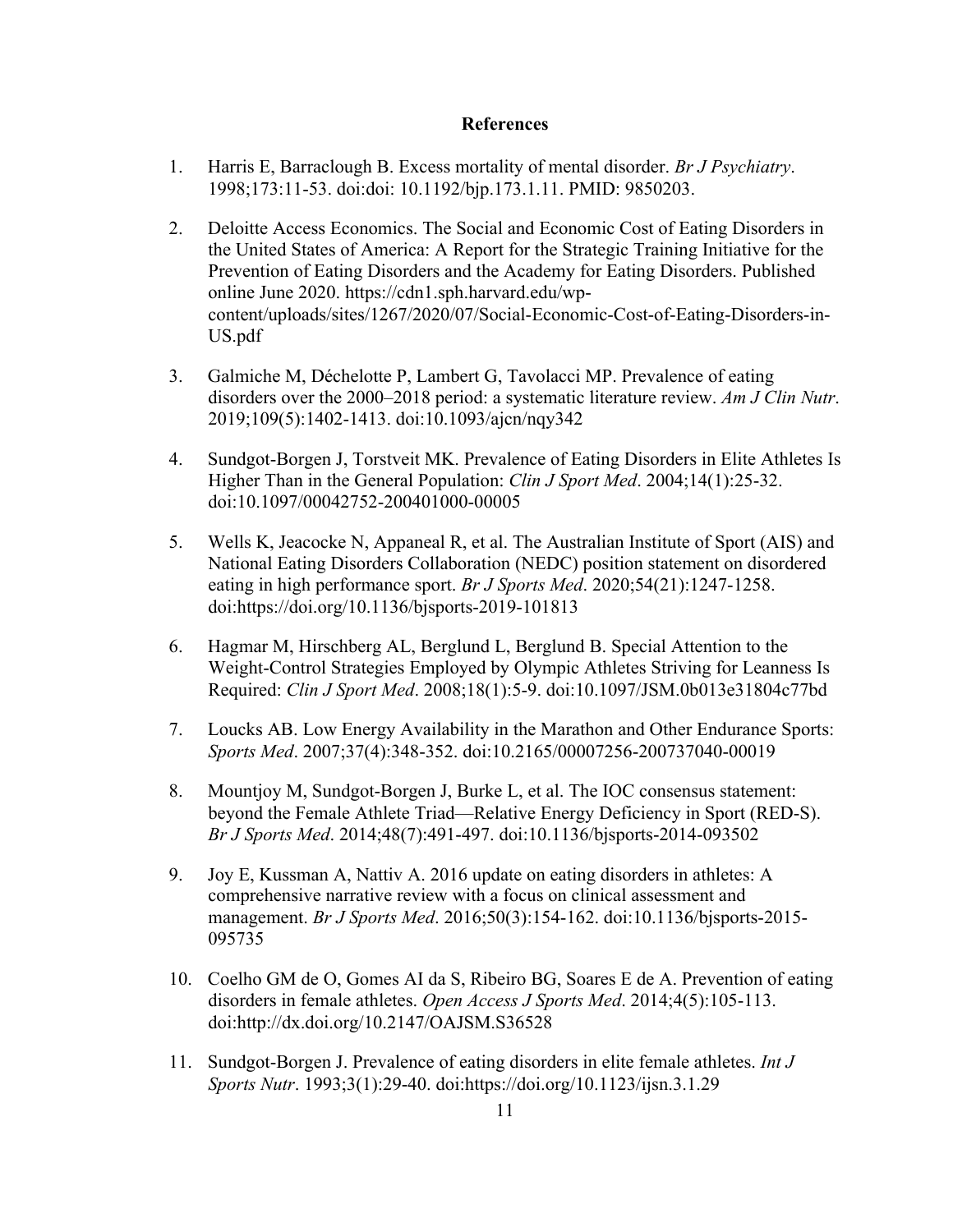- 12. Anderson LM, Reilly EE, Gorrell S, Anderson DA. Running to win or to be thin? An evaluation of body dissatisfaction and eating disorder symptoms among adult runners. *Body Image*. 2016;17:43-47. doi:10.1016/j.bodyim.2016.02.003
- 13. Prnjak K, Jukic I, Tufano JJ. Perfectionism, Body Satisfaction and Dieting in Athletes: The Role of Gender and Sport Type. *Sports*. 2019;7(8):181. doi:10.3390/sports7080181
- 14. Thompson JK, Stice E. Thin-Ideal Internalization: Mounting Evidence for a New Risk Factor for Body-Image Disturbance and Eating Pathology. *Curr Dir Psychol Sci*. 2001;10(5):181-183. doi:10.1111/1467-8721.00144
- 15. Yates A, Edman JD, Crago M, Crowell D. Eating disorder symptoms in runners, cyclists, and paddlers. *Addict Behav*. 2003;28(8):1473-1480. doi:10.1016/S0306- 4603(02)00263-0
- 16. Sundgot-Borgen J, Torstveit MK. Aspects of disordered eating continuum in elite high-intensity sports: Disordered eating in elite athletes. *Scand J Med Sci Sports*. 2010;20:112-121. doi:10.1111/j.1600-0838.2010.01190.x
- 17. Flett GL, Hewitt PL. "The perils of perfectionism in sports" revisited: Toward a broader understanding of the pressure to be perfect and its impact on athletes and dancers. *Int J Sport Psychol*. 2014;45(4):395-407. doi:10.7352/IJSP.2014.45.395
- 18. Di Lodovico L, Dubertret C, Ameller A. Vulnerability to exercise addiction, sociodemographic, behavioral and psychological characteristics of runners at risk for eating disorders. *Compr Psychiatry*. 2018;81:48-52. doi:10.1016/j.comppsych.2017.11.006
- 19. Hulley AJ, Hill AJ. Eating disorders and health in elite women distance runners. *Int J Eat Disord*. 2001;30(3):312-317. doi:10.1002/eat.1090
- 20. Gorrell S, Anderson DA. Athlete Identity and Eating Pathology in Distance Runners: When Compulsive Exercise Matters. *J Clin Sport Psychol*. 2018;12(4):647-657. doi:10.1123/jcsp.2018-0016
- 21. Scharmer C, Gorrell S, Schaumberg K, Anderson D. Compulsive exercise or exercise dependence? Clarifying conceptualizations of exercise in the context of eating disorder pathology. *Psychol Sport Exerc*. 2020;46:101586. doi:10.1016/j.psychsport.2019.101586
- 22. Seigel K, Hetta J. Exercise and eating disorder symptoms among young females. *Eat Weight Disord*. 2001;6(1):32-39. doi:10.1007/BF03339749
- 23. Turton R, Goodwin H, Meyer C. Athletic identity, compulsive exercise and eating psychopathology in long-distance runners. *Eat Behav*. 2017;26:129-132. doi:10.1016/j.eatbeh.2017.03.001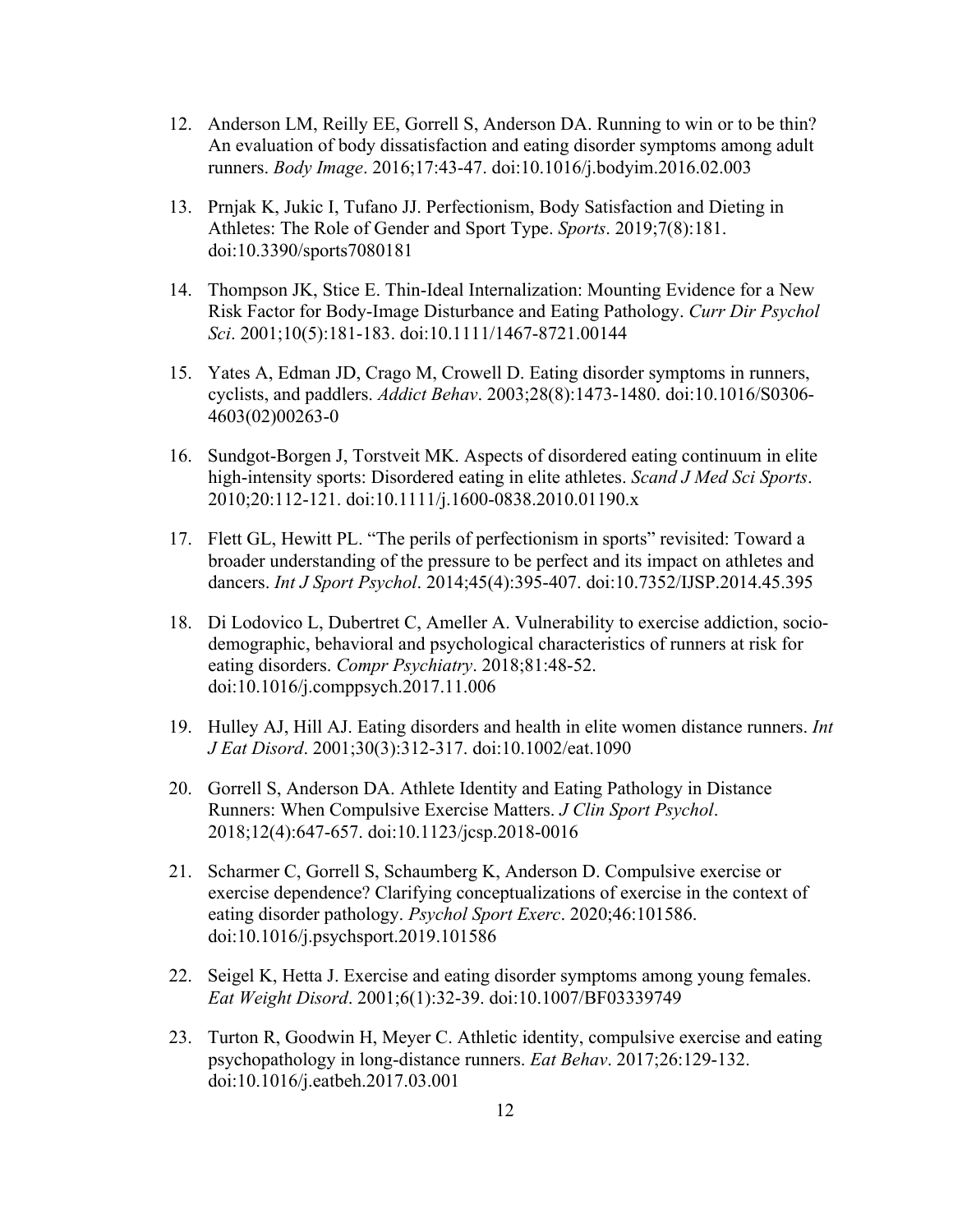- 24. Ackerman KE, Stellingwerff T, Elliott-Sale KJ, et al. #REDS (Relative Energy Deficiency in Sport): time for a revolution in sports culture and systems to improve athlete health and performance. *Br J Sports Med*. 2020;0(0):3. doi:10.1136/bjsports-2019-101926
- 25. Folscher LL, Grant CC, Fletcher L, Janse van Rensberg DC. Ultra-Marathon Athletes at Risk for the Female Athlete Triad. *Sports Med - Open*. 2015;1(29). doi:10.1186/s40798-015-0027-7
- 26. Ihalainen JK, Kettunen O, McGawley K, et al. Body Composition, Energy Availability, Training, and Menstrual Status in Female Runners. *Int J Sports Physiol Perform*. Published online 2020:1-6. doi:10.1123/ijspp.2020-0276
- 27. Kroshus E, Kubzansky L, Goldman R, Austin SB. Anti-Dieting Advice From Teammates: A Pilot Study of the Experience of Female Collegiate Cross Country Runners. *Eat Disord*. 2015;23(1):31-44. doi:10.1080/10640266.2014.959848
- 28. Rust C, Knechtle B, Knechtle P, Barandun U, Lepers R, Rosemann T. Predictor variables for a half marathon race time in recreational male runners. *Open Access J Sports Med*. Published online August 2011:113. doi:10.2147/OAJSM.S23027
- 29. Stellingwerff T. Case Study: Body composition periodization in an Olympic-level female middle-distance runner over a 9-year career. *Int J Sport Nutr Exerc Metab*. 2018;28(4):428-433. doi:10.1123/ijsnem.2017-0312.
- 30. Jeukendrup AE. Periodized Nutrition for Athletes. *Sports Med*. 2017;47(S1):51-63. doi:10.1007/s40279-017-0694-2
- 31. Wasserfurth P, Palmowski J, Hahn A, Kruger K. Reasons for and Consequences of Low Energy Availability in Female and Male Athletes: Social Environment, Adaptations, and Prevention. *Sports Med - Open*. Published online 2020:14.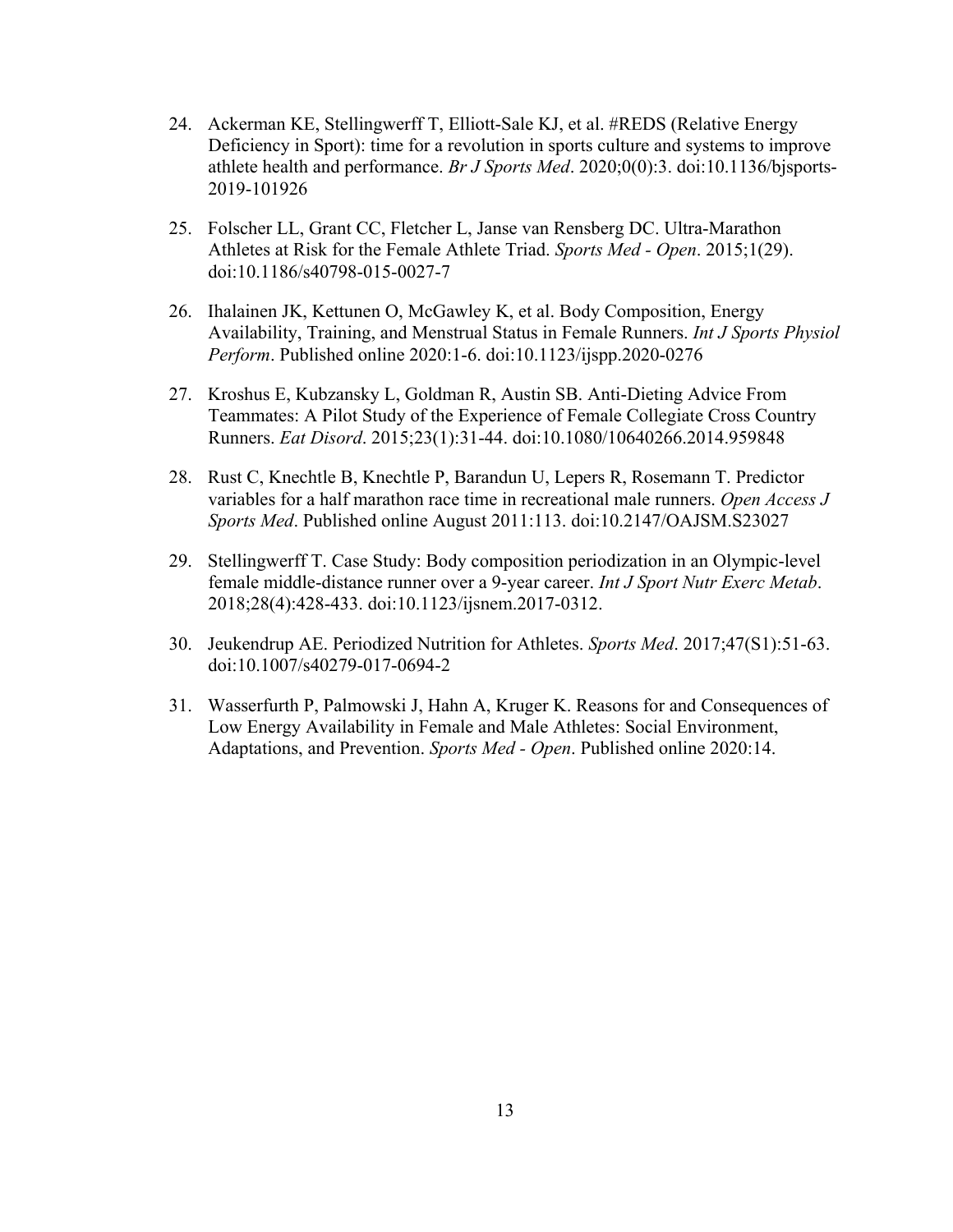# **CHAPTER III**

# **JOURNAL ARTICLE**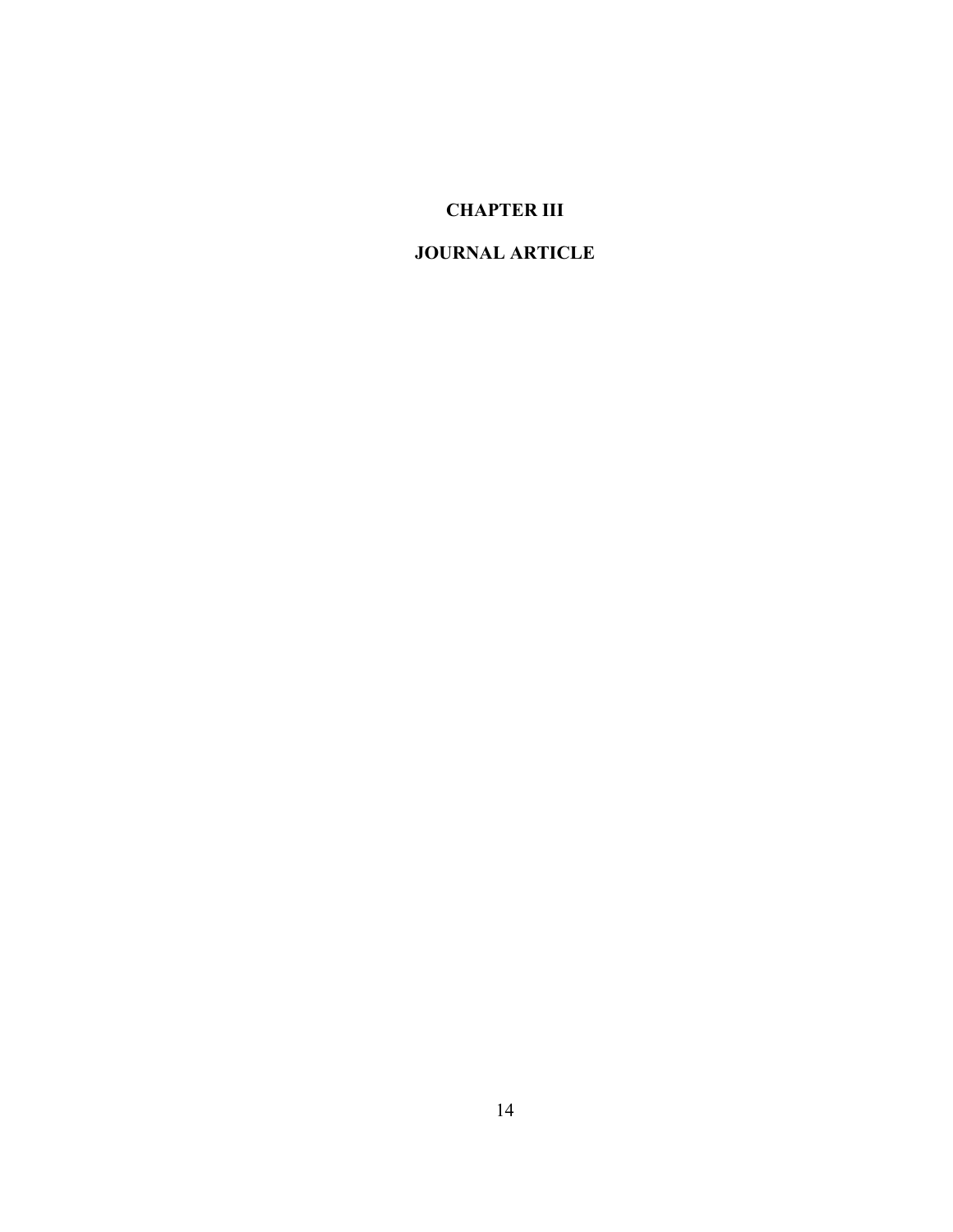## **The Relationship Between Eating Disorders, Weight Control Methods, and Body Satisfaction in Elite Female Runners Competing at the 2020 U.S. Olympic Marathon Trials**

### **AUTHORS**

**Sophia Berg,** Central Washington University **Kelly Pritchett**, Central Washington University **Abigail Larson**, Southern Utah University **Dana Ogan**, Central Washington University

#### **Abstract**

Athletes participating in endurance sports report more frequent attempts to lose weight and greater training volumes than athletes participating in non-aesthetic sports. Various training styles, weight periodization, and presence of eating disorder (ED) may affect energy availability. **Purpose:** This study investigated the relationship between lifetime prevalence of ED with training, body satisfaction, and weight-control methods among elite female endurance athletes. **Methods**: Female runners ( $n = 146$ ) who participated in the 2020 U.S. Olympic Team Trials Marathon completed an online questionnaire (34 questions) examining training volume, weight-control methods, and self-reported current or past ED. Questions 1-19 were analyzed for this investigation. Participants were grouped according to responses on presence of ED. Chi-square test indicated statistically different when  $p \le 0.05$ . **Results:** 32% of participants reported previous ED diagnosis and 6% reported current ED. Runners who reported ED were significantly more likely to experience weight dissatisfaction ( $\chi^2$ (3) = 9.59, *p* = .022) and restricting or reducing food in the three months prior to the marathon ( $\chi^2$  (5) = 17.58, *p* = .004). **Conclusion:** Consistent with previous literature, a substantial percentage of participants reported ED. This investigation suggests that ED may affect weight control methods and increase feelings of body dissatisfaction in competitive female runners.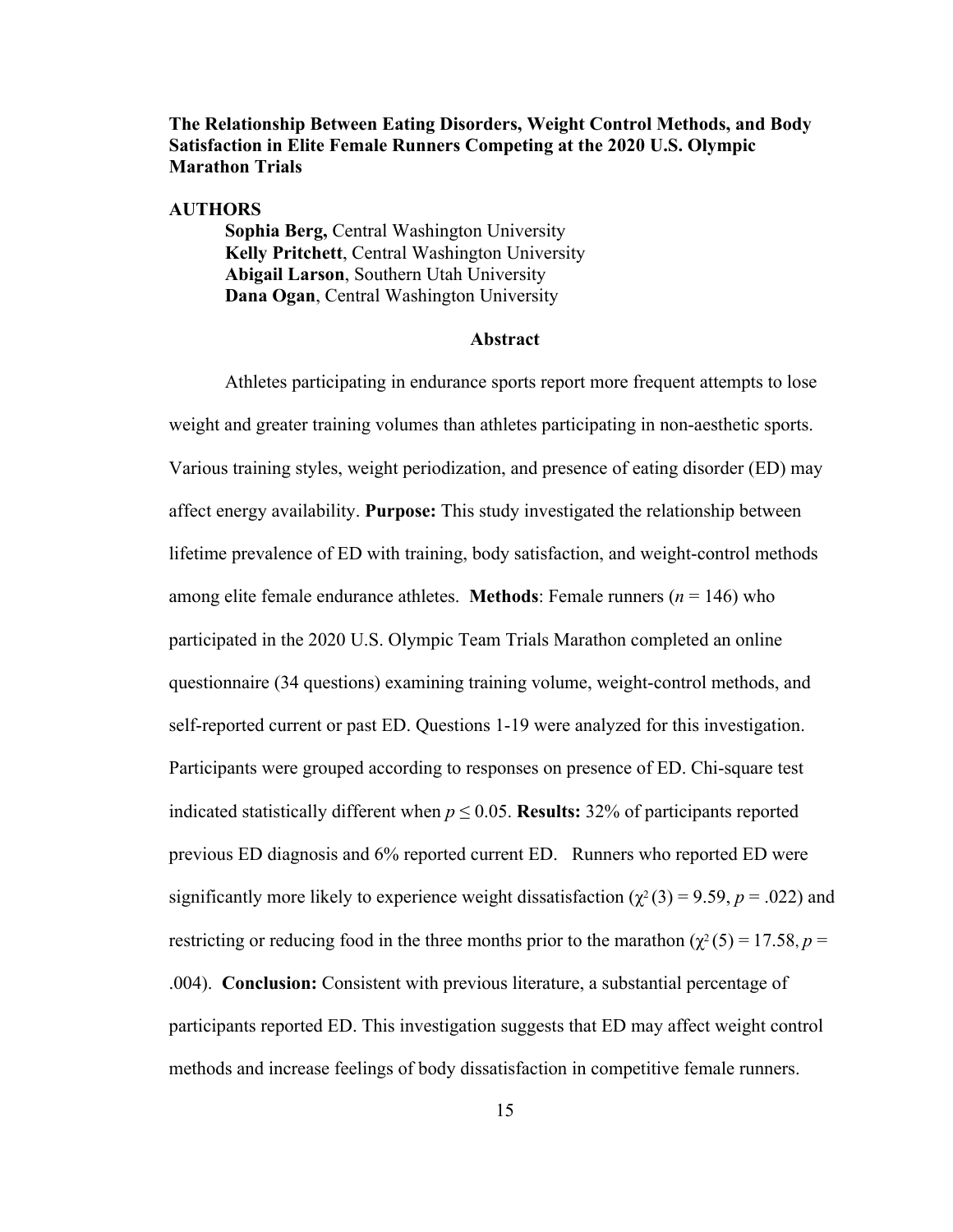### **Introduction**

Nutrition and body composition play important roles in athletic performance and are often emphasized in elite sports where athletes are seeking to gain a competitive advantage (Hagmar et al., 2008; Stellingwerff, 2018). An emphasis on diet and body composition, however, is a double-edged sword and can often put athletes at risk for disordered eating habits. The Australian Institute of Sport (AIS) and the National Eating Disorders Collaboration (NEDC) suggest that there is a spectrum of athlete eating habits that ranges from high performance nutrition to disordered eating, and athletes may move along this spectrum over the course of their career and various training cycles (Wells et al., 2020). This phenomenon is complicated by weight periodization commonly practiced in sport for performance purposes (Jeukendrup, 2017; Stellingwerff, 2018). In comparison to non-athletes, athletes are more likely to develop disordered eating and clinical eating disorders, and the prevalence of eating disorders is higher among female, elite, and athletes participating in aesthetic or weight sensitive sports (Joy et al., 2016; Sundgot-Borgen & Torstveit, 2004; Wells et al., 2020). Specifically, an increased prevalence of eating disorders exist in endurance sports, such as running, in both males and females which is likely related to the thought that extra weight may negatively affect performance (Rust et al., 2011; Sundgot-Borgen & Torstveit, 2004). Risk factors for disordered eating in athletes include body dissatisfaction, low self-esteem, personality traits such as perfectionism, physical ideals, coaching behaviors and accepted "norms" within the sport, and participating in sports emphasizing leanness (including endurance sports, antigravitation sports such as pole vaulting, and sports with aesthetic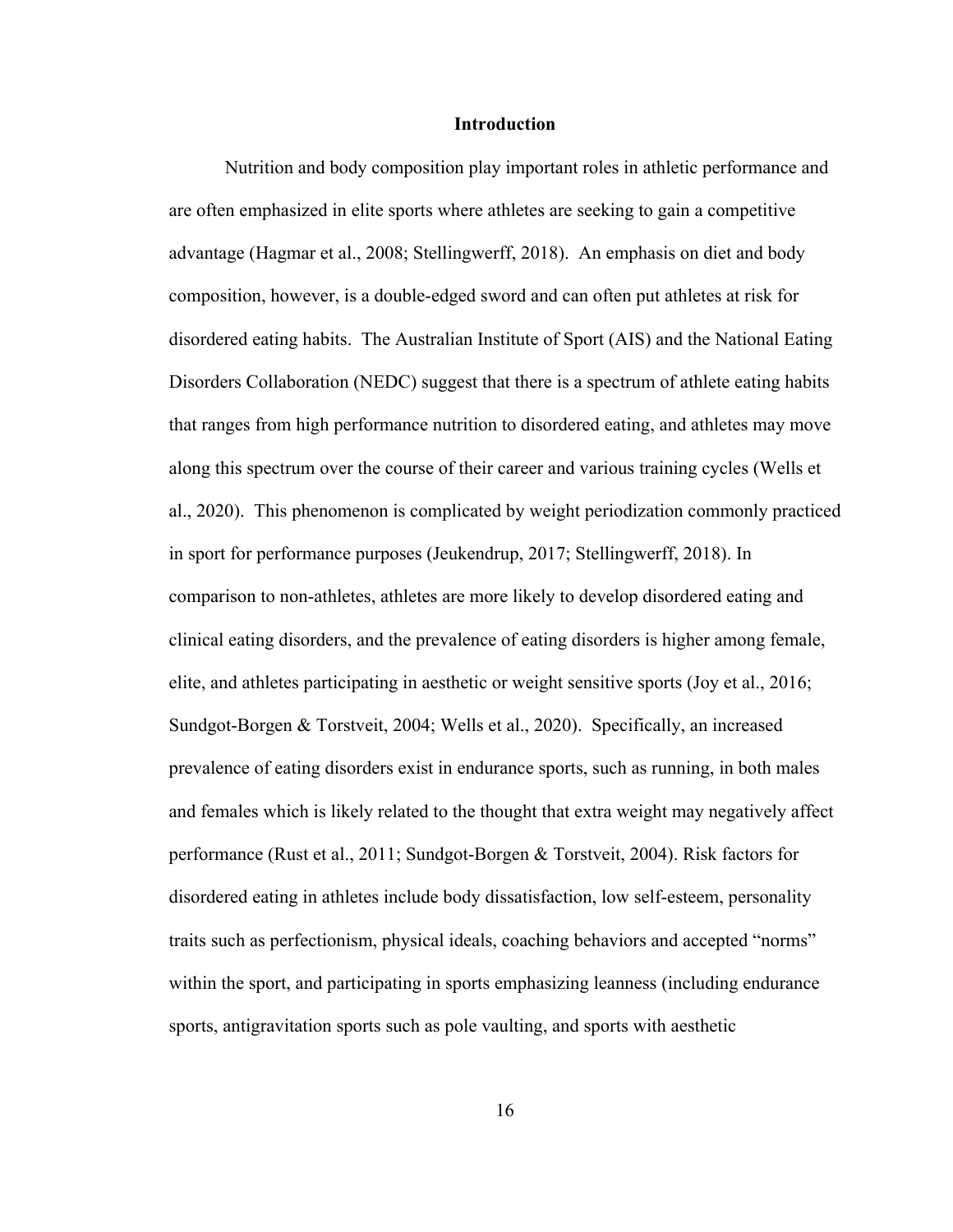considerations such as gymnastics) (Hagmar et al., 2008; Sundgot-Borgen & Torstveit, 2004; Wells et al., 2020).

Elite athletes participating in endurance and weight-sensitive sports report more frequent attempts to lose weight, greater variation in weight during the year leading up to competition, and lower mean body weight in comparison to athletes in sports which do not emphasize leanness, including ice hockey, volleyball, and sailing (Hagmar et al., 2008). While attempts to lose weight and weight fluctuations may be signs of disordered eating, they may also reflect body composition periodization, as described by Stellingwerff (2018). Weight periodization may help athletes achieve body composition goals while optimizing energy availability (EA), minimizing illness and injury risk, and maintaining eumenorrhea. For endurance athletes specifically, low body weight has been associated with faster race times (Rust et al., 2011; Stellingwerff, 2018). Body weight periodization has been found to help endurance athletes achieve competition goals while avoiding the deleterious effects of maintaining peak body composition year round (Stellingwerff, 2018). However, weight periodization and healthful methods used to achieve weight goals present a challenge in identifying disordered eating as energy restriction and weight loss are not always pathological behaviors in athletes.

Body satisfaction plays an important role in the development of eating disorders (Anderson et al., 2016; Prnjak et al., 2019; Wells et al., 2020). Anderson et al. (2016) notes that female athletes may be susceptible to both appearance and performance-related weight ideals. In addition, Prnjak et al. (2019) observed that perfectionism is a trait present in many high level athletes which can stimulate both beneficial tendencies, like striving for high achievement, and harmful tendencies, like disordered eating. Body

17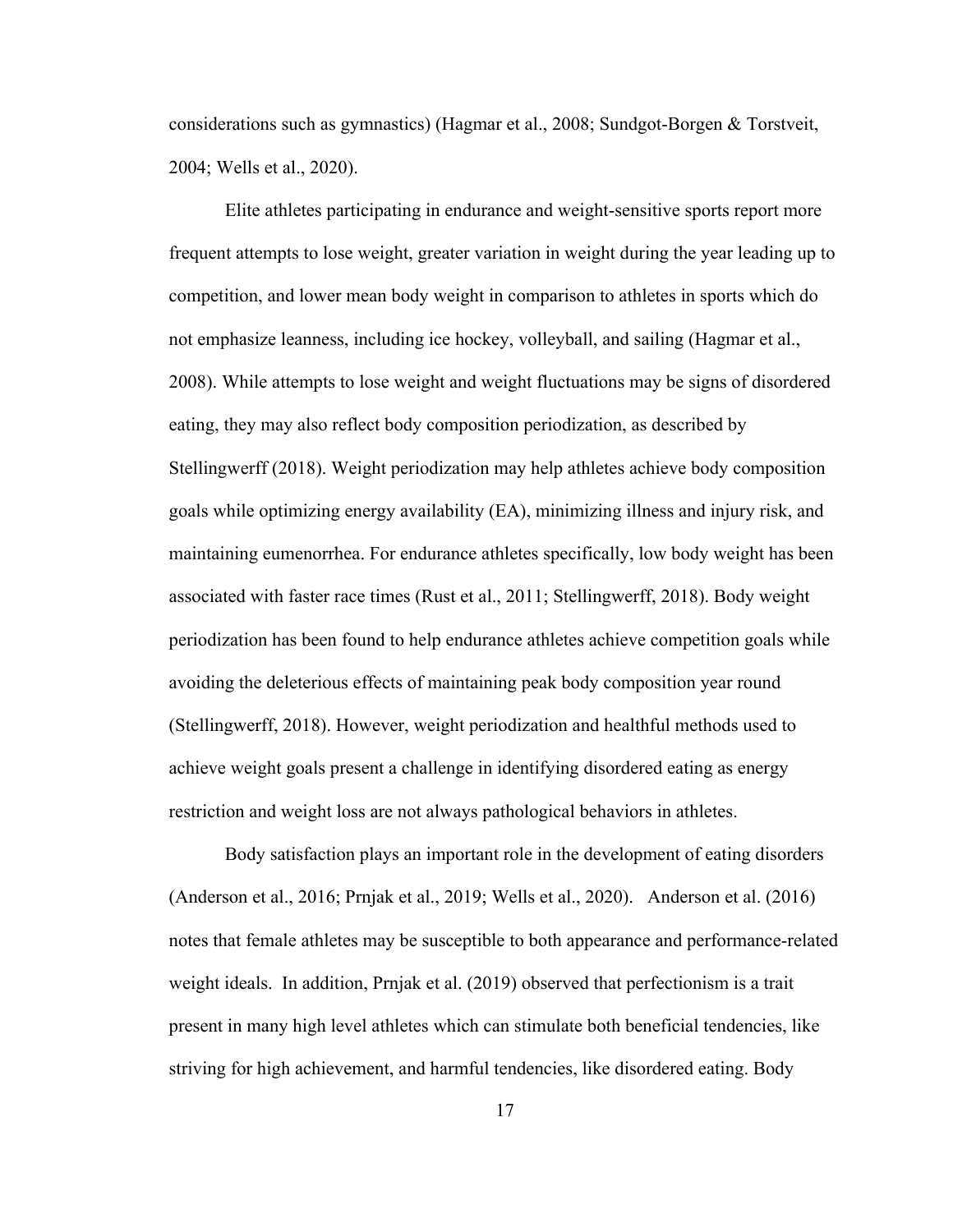dissatisfaction may serve as the bridge between perfectionism and disordered eating tendencies in female athletes (Prnjak et al., 2019). In fact, body dissatisfaction was the single biggest predictor of dieting, a symptom of disordered eating, in this study (Prnjak et al., 2019). Haakonssen et al. (2015) found over half of female cyclists reported a desire to change their body weight at least once a week, and about 14% of the cyclists reported a previous eating disorder diagnosis.

Manipulating training volume, such as weekly mileage, is an important part of the training regimen for marathon runners; however, athletes with a history of eating disorders and body weight dissatisfaction may use excessive exercise to control weight (Hulley & Hill, 2001; Karp, 2007). For example, Karp (2007) found that among female runners who qualified for the U.S. Olympic Marathon Trials, elite runners had higher mileage training volumes per week compared to national-class runners, but Hulley and Hill (2001) found that female athletes with a history of an eating disorder trained slightly more hours than the control group per week, although not significant. Comparatively, Hagmar et al. (2008) noted greater training volumes (longer training duration, frequency and intensity) in elite athletes in lean sports (such as endurance sports) when compared to athletes in non-lean sports.

Training styles, weight periodization, and presence of disordered eating can affect energy availability, an issue that has come to the forefront of recent research, especially in female athletes. Low energy availability (LEA), defined as  $\leq$  30 kcal·kg FFM<sup>-1</sup>·day<sup>-1</sup>, exists when there is either a decrease in caloric intake, an increase in energy output, or both, and it can have negative physiological effects on bone, endocrine, and immune health, leading to an increased risk of bone fractures and illness (Loucks, 2007; Wells et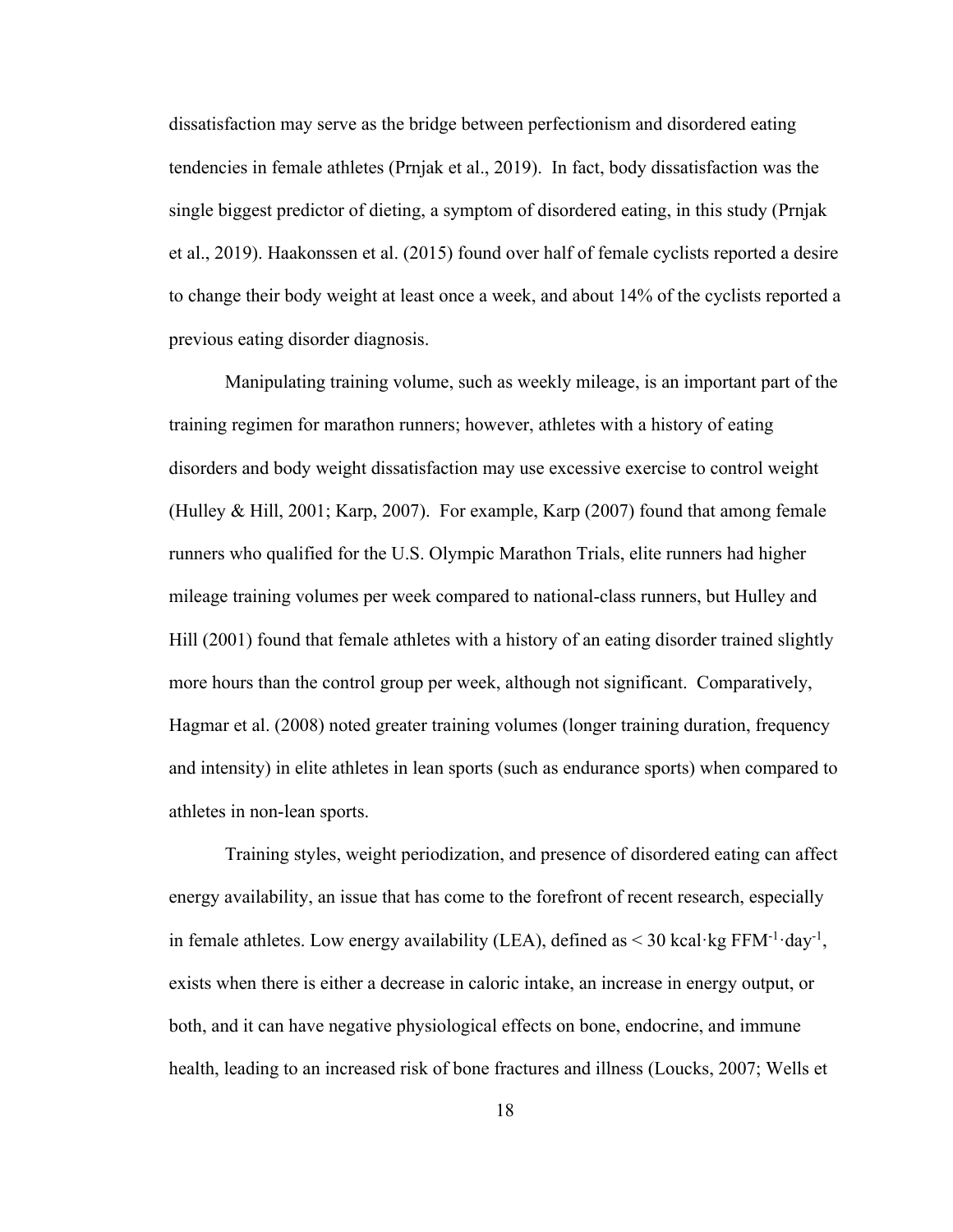al., 2020). The multitude of consequences associated with LEA are collectively referred to as Relative Energy Deficiency in Sports (RED-S) (Mountjoy et al., 2014). LEA may be due to conscious restriction of food intake or inadvertent under compensation of dietary intake relative to energy expenditure. Marathoners may reduce their energy availability intentionally to achieve a goal body composition, compulsively related to the presence of disordered eating, or inadvertently (especially in the setting of a diet low in fat and high in carbohydrates) (Loucks, 2007; Stellingwerff, 2018).

Many studies have evaluated the prevalence and risk of disordered eating, RED-S, and LEA among athletes, especially female collegiate athletes. The studies examining specific weight control methods, training volume, and history of disordered eating are still lacking among elite athletes. Therefore, the purpose of this study is to investigate the relationship between eating disorders, weight-control methods, and body satisfaction among elite female endurance athletes.

#### **Methods**

### **Subjects**

Female participants who qualified for and participated in the 2020 U.S. Olympic Team Trials Marathon (February 29, 2020; Atlanta, Georgia) of any age or ethnicity were eligible to participate in the study. Participants were offered the opportunity to win one of three \$100 Amazon gift cards for participating in and completing the online questionnaire. Two weeks post-race, 396 qualified athletes were contacted via Facebook or Instagram direct message requesting their participation in the study. This study was granted approval by the Human Subjects Review Committee at Southern Utah University.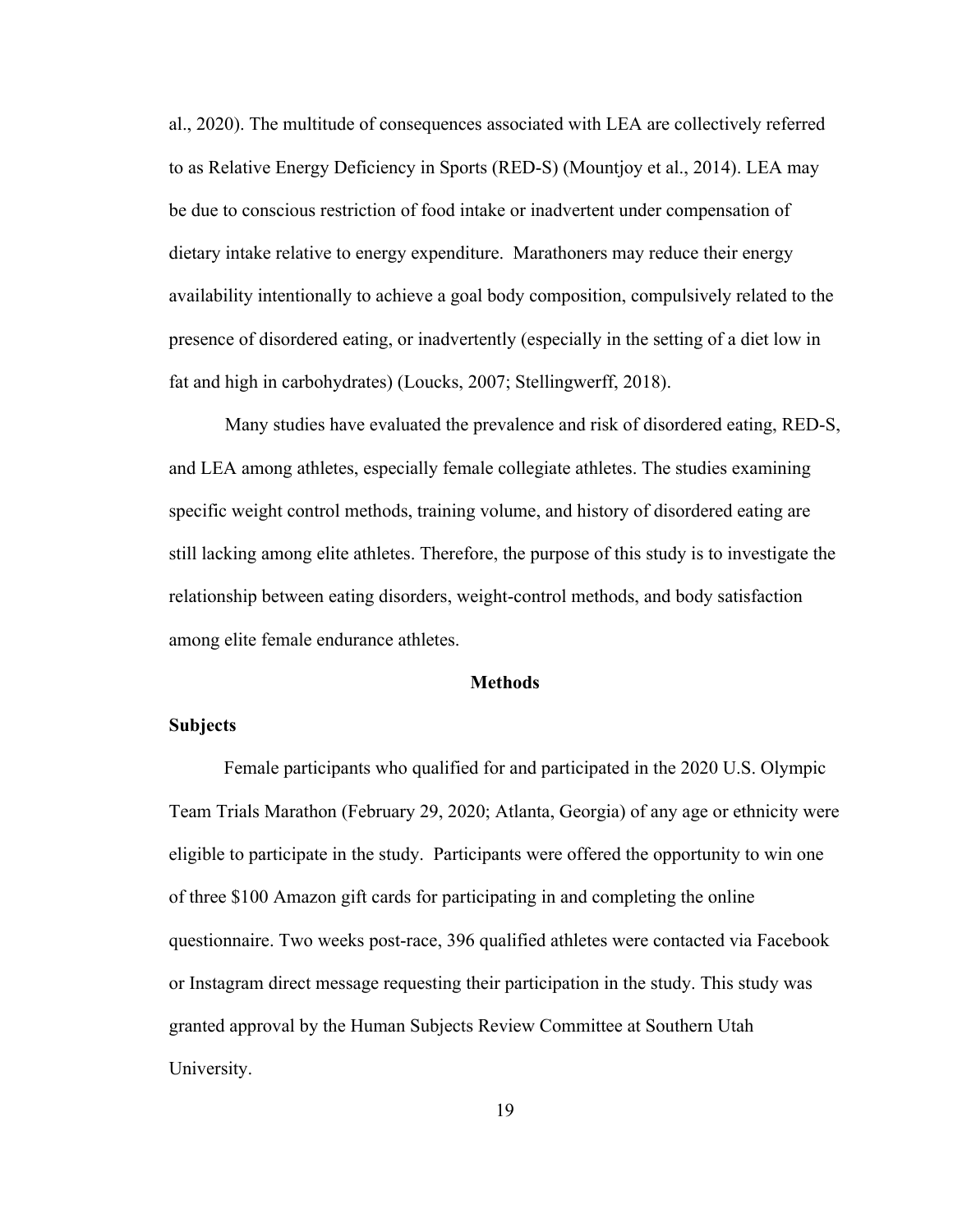### **Design**

A cross-sectional study was implemented where participants completed a questionnaire of 34 questions. Questions included the following topics: anthropometrics, fastest marathon times, body weight at fastest marathon time, training volume (i.e., mileage per week), types of training (running, strength training, swimming, etc.), incidence of stress fracture, weight satisfaction, weight-control methods, history or presence of eating disorder, menstruation, and emotional stress. The survey was created using the Qualtrics platform.

Data collection for this study was performed online from February 2, 2020 to March 20, 2020 . Athletes who chose to participate were directed to the Qualtrics survey via a link, and upon entering the Qualtrics site were given participation information regarding estimated time requirements, assurance of confidentiality, nature of the questions, and directions to be included in a random drawing for one of three Amazon gift cards. Participants then agreed to the terms outlined in the informed consent (Question 1 of the survey) or could choose to close their browser window. All data collected was anonymous. After completing the survey, participants were given a link that directed them to another Qualtrics survey where they could enter their email address to be included in a random drawing of three participants, each awarded a \$100 Amazon gift card. Email addresses could not be traced back to any of the original survey responses.

### **Statistical Analysis**

Data was analyzed using Microsoft Excel and SPSS. For the purposes of this investigation, survey questions 1-19 were analyzed. Descriptive data was reported as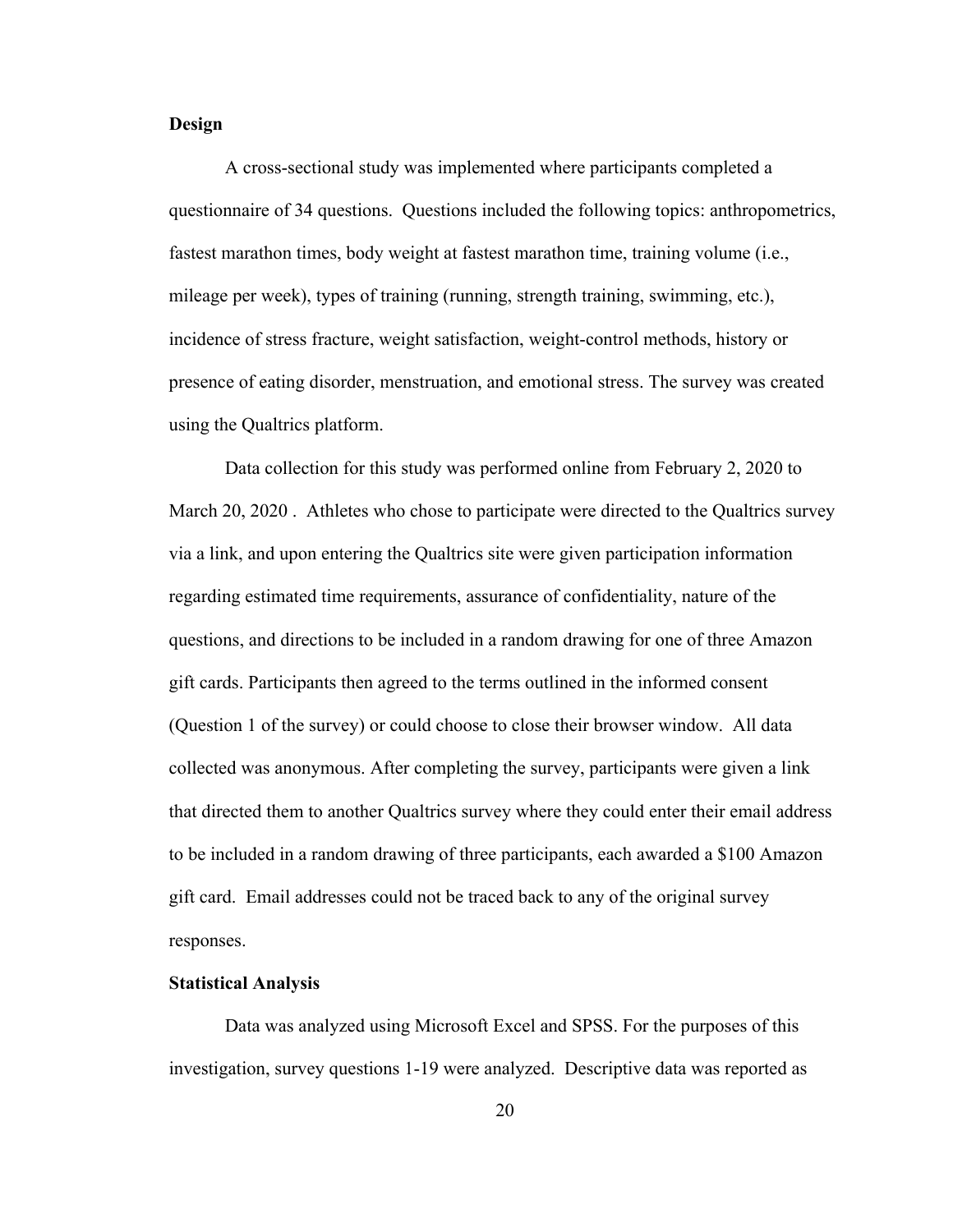mean  $\pm$  standard deviation (SD) for age, weight, and height. Body mass index (BMI) was calculated using self-reported height and weight and was measured in kg/m<sup>2</sup>. Chisquare tests were performed to analyze nominal data, including presence of eating disorder, weight dissatisfaction, pursuing a race weight, food restriction, and training methods. Independent *t* tests and one-way ANOVA tests were used to compare training volumes and performance outcomes related to weight control methods and reported eating disorders. *P* values less than 0.05 were considered statistically significant.

Two questions in the survey evaluated the presence of an eating disorder (ED). Question 18 inquired about history or past diagnosis of ED and question 19 examined any current struggle with an ED. To simplify analysis for this study, a variable was created to account for lifetime prevalence of eating disorder, which accounted for each participant that had reported an ED in the past, present, or both (ED). The survey also allowed the participants to choose "I'm not sure" as a response for questions 18 and 19. Participants who reported an ED for one of the two questions (either past ED or current ED), but answered "I'm not sure" in response to the other question were included in the ED group. Similarly, participants who reported no ED for one of the two questions (either past ED or current ED), but answered "I'm not sure" in response to the other question were included in the NO ED group. Participants who reported "I'm not sure" for past ED and current ED were omitted from analysis ( $N = 158$ ,  $n = 146$ ).

### **Results**

Participant descriptive characteristics  $(n = 146)$ , training volume, and performance are displayed in Table 1. Seven participants were excluded due to failure to complete the questions regarding past or current eating disorder, as this is the primary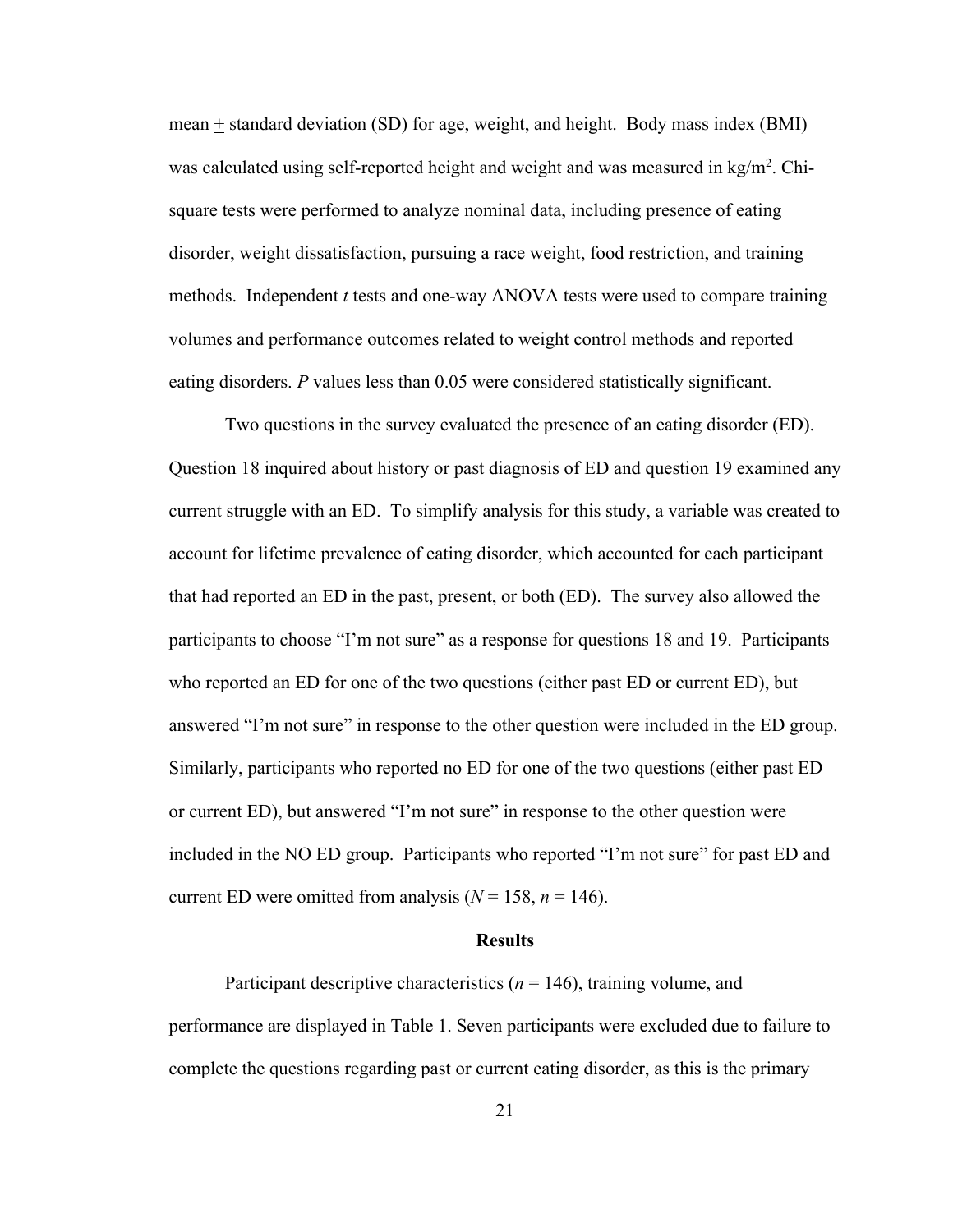independent variable in this investigation. Five additional participants were excluded for reporting "I'm not sure" for both past ED and current ED (questions 18 and 19). There were no significant differences for descriptive characteristics**,** training volume, and marathon performance between participants who self-reported ED versus NO ED (Table 1).

|                                                     | <b>Total</b>                  | <b>ED</b> reported            | No ED                         |
|-----------------------------------------------------|-------------------------------|-------------------------------|-------------------------------|
| Variable                                            | $(\text{mean} \pm \text{SD})$ | $(\text{mean} \pm \text{SD})$ | $(\text{mean} \pm \text{SD})$ |
| N                                                   | 146                           | 48 (32.88%)                   | 98 (67.12%)                   |
| Age(y)                                              | $30.80 \pm 5.00$              | $29.07 \pm 4.39$              | $31.71 \pm 5.08$              |
| Height (cm)                                         | $166.39 \pm 7.53$             | $167.27 \pm 7.56$             | $165.96 \pm 7.52$             |
| Weight (kg)                                         | $53.76 \pm 4.75$              | $54.27 \pm 4.90$              | $53.52 \pm 4.69$              |
| BMI $(kg/m2)$                                       | $19.41 \pm 1.42$              | $19.47 \pm 1.63$              | $19.38 \pm 1.33$              |
| Approximate weight<br>at fastest marathon time (kg) | $53.09 \pm 4.70$              | $53.61 \pm 5.0$               | $52.85 \pm 4.58$              |
| Longest run in training<br>(kilometers)             | $35.98 \pm 3.90$              | $35.73 \pm 3.80$              | $36.13 \pm 4.00$              |
| Fastest marathon time                               | $2:39:57 \pm 0:08:05$         | $2:40:12 \pm 0:9:16$          | $2:39:49 \pm 0:07:27$         |

**Table 1. Participant descriptive characteristics, training volume, and marathon performance.**

*Data are displayed as <i>mean*  $\pm$  SD. BMI, body mass index.

Approximately 32% of participants reported an ED. Past diagnosis of ED was found to be significantly related to current presence of ED ( $\chi^2$  (1) = 14.47, *p* < .001). Of those who reported an ED, 97% reported past diagnoses and 18% reported current struggles with an ED. Fifty-one percent of participants who reported past ED indicated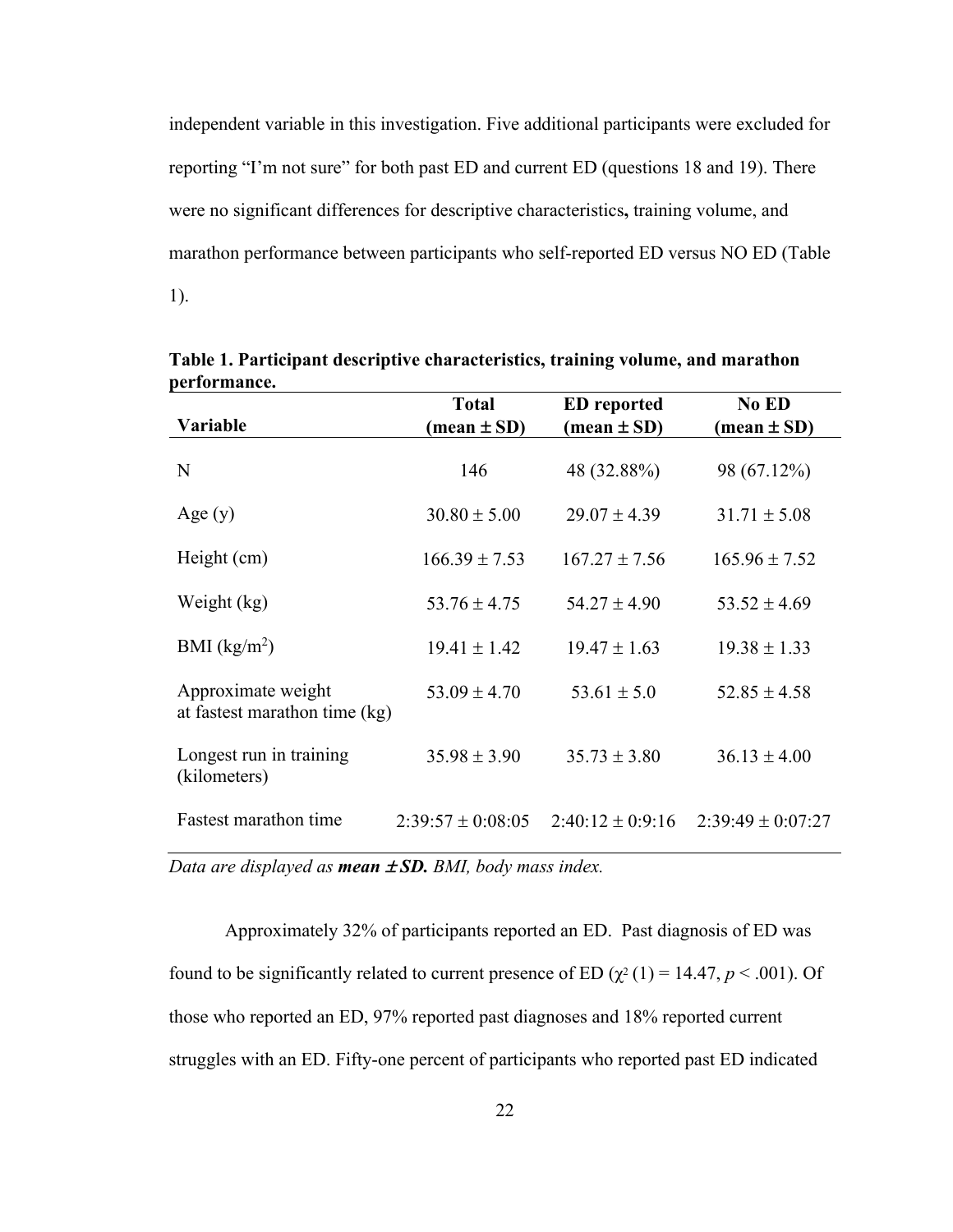anorexia nervosa, while 55% of participants who reported current ED indicated EDNOS (Table 2). Several participants reported experiencing more than one type of ED (Table 2).

| <b>Table 2. Types of Eating Disorders Reported</b> |          |                             |            |              |                                               |  |
|----------------------------------------------------|----------|-----------------------------|------------|--------------|-----------------------------------------------|--|
|                                                    | Anorexia | <b>Bulimia</b>              | <b>BED</b> | <b>EDNOS</b> | <b>Participants reporting</b><br>multiple EDs |  |
| Past ED                                            |          | $24(51\%)$ 12 (26%) 9 (19%) |            | 18(38%)      |                                               |  |
| <b>Current ED</b>                                  | 3(33%)   | $0(0\%)$                    | $1(11\%)$  | 5(55%)       |                                               |  |

*Data reported in number of participants. ENDOS, eating disorders not otherwise specified*

Of all athletes, 67.1% reported consciously restricting or reducing energy intake, 44.5% reported some form of weight dissatisfaction, and 24.7% reported trying to achieve or maintain a specific race weight in the three months prior to the marathon (Table 3). Figures 1 and 2 display frequency of self-reported weight dissatisfaction and frequency of self-reported energy restriction, respectively. Participants with a higher body weight were more likely to report weight dissatisfaction ( $p = .004$ ). In addition, participants who reported ED were significantly more likely to consciously restrict food  $(\chi^2 (5) = 17.58, p = .004)$  and experience weight dissatisfaction in the three months prior to the marathon  $(\chi^2(3) = 9.59, p = .022)$  than those reporting no ED. ED was not associated with a significant difference in training volume, performance outcomes, or trying to achieve or maintain a specific race weight prior to the marathon. Figure 3 displays frequency of techniques participants used to achieve race weight.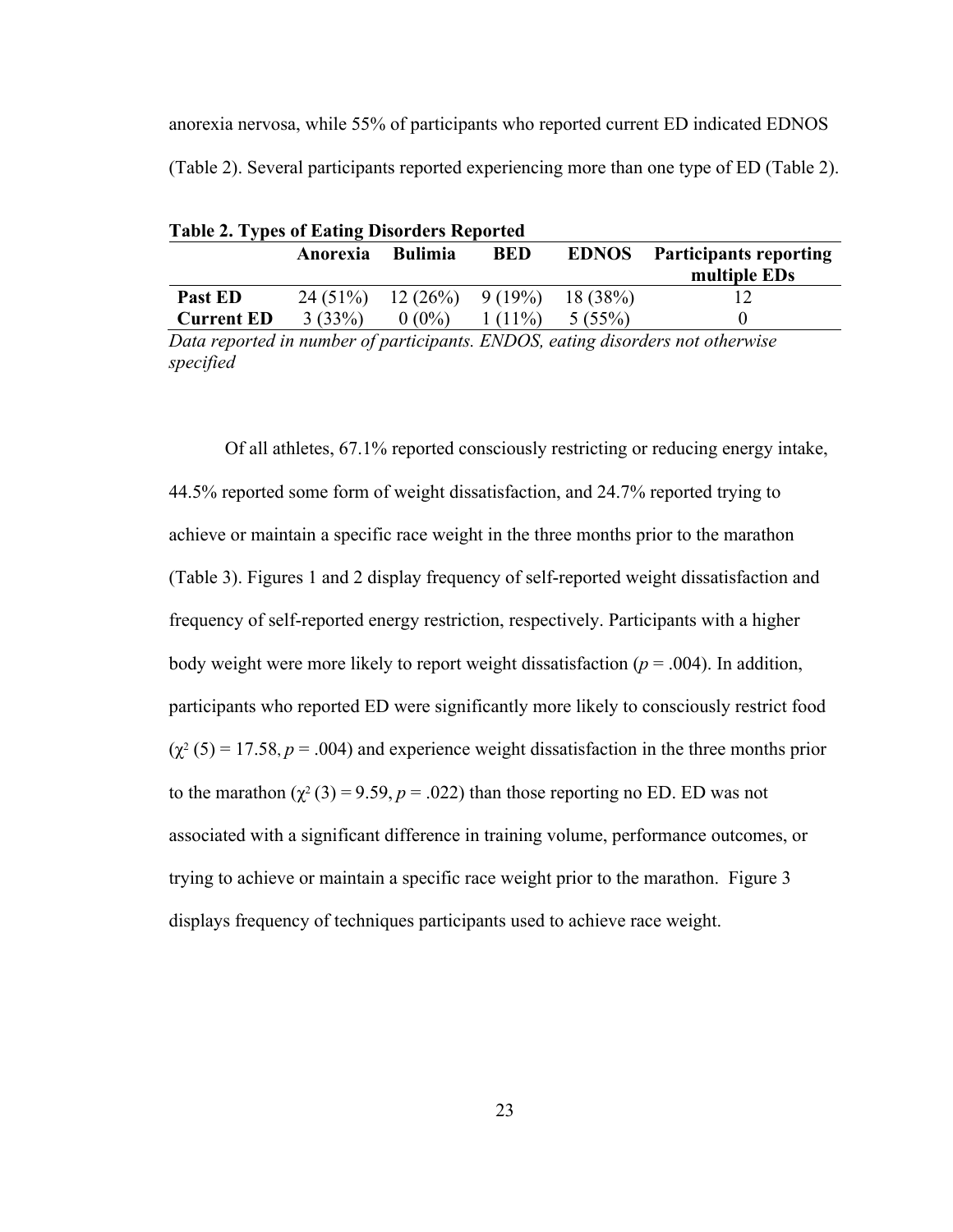|                                                                                   | <b>All athletes</b>       | <b>ED</b>                | <b>NO ED</b>             | Chi square    |
|-----------------------------------------------------------------------------------|---------------------------|--------------------------|--------------------------|---------------|
| Restricting food,<br>in any respect                                               | $(n = 146)$<br>98 (67.1%) | $(n = 48)$<br>41 (85.4%) | $(n = 98)$<br>57 (58.2%) | Test <i>p</i> |
| No                                                                                | 48 (32.9%)                | $7(14.6\%)$              | 41 $(41.8\%)$            | $0.001*$      |
| Total $(n, %)$                                                                    | 146 (100%)                | 48                       | 98                       |               |
| Weight dissatisfaction,<br>in any respect                                         | 65 $(44.5\%)$             | $30(62.5\%)$             | 35 (35.7%)               |               |
| No                                                                                | 81 (55.5%)                | $18(37.5\%)$             | 63 (64.3%)               | $0.002*$      |
| Total $(n, %)$                                                                    | 146 (100%)                | 48                       | 103                      |               |
| Trying to achieve or<br>maintain race weight,<br>in any respect <sup>o</sup>      | 36(24.7%)                 | $13(27.1\%)$             | 23 (23.5%)               | 0.658         |
| N <sub>o</sub>                                                                    | 109 (74.7%)               | $35(72.9\%)$             | 74 (75.5%)               |               |
| Total $(n, %)$<br>$*$ Significant difference between ED and NO ED when $n < 0.05$ | $145(99.4\%)$             | 48 (100%)                | 97 (100%)                |               |

**Table 3. Frequency of self-reported weight control methods in all athletes, and in ED vs. NO ED**

*\* Significant difference between ED and NO ED when p < 0.05*

°*n = 145, missing one response. Data are reported as n (%).*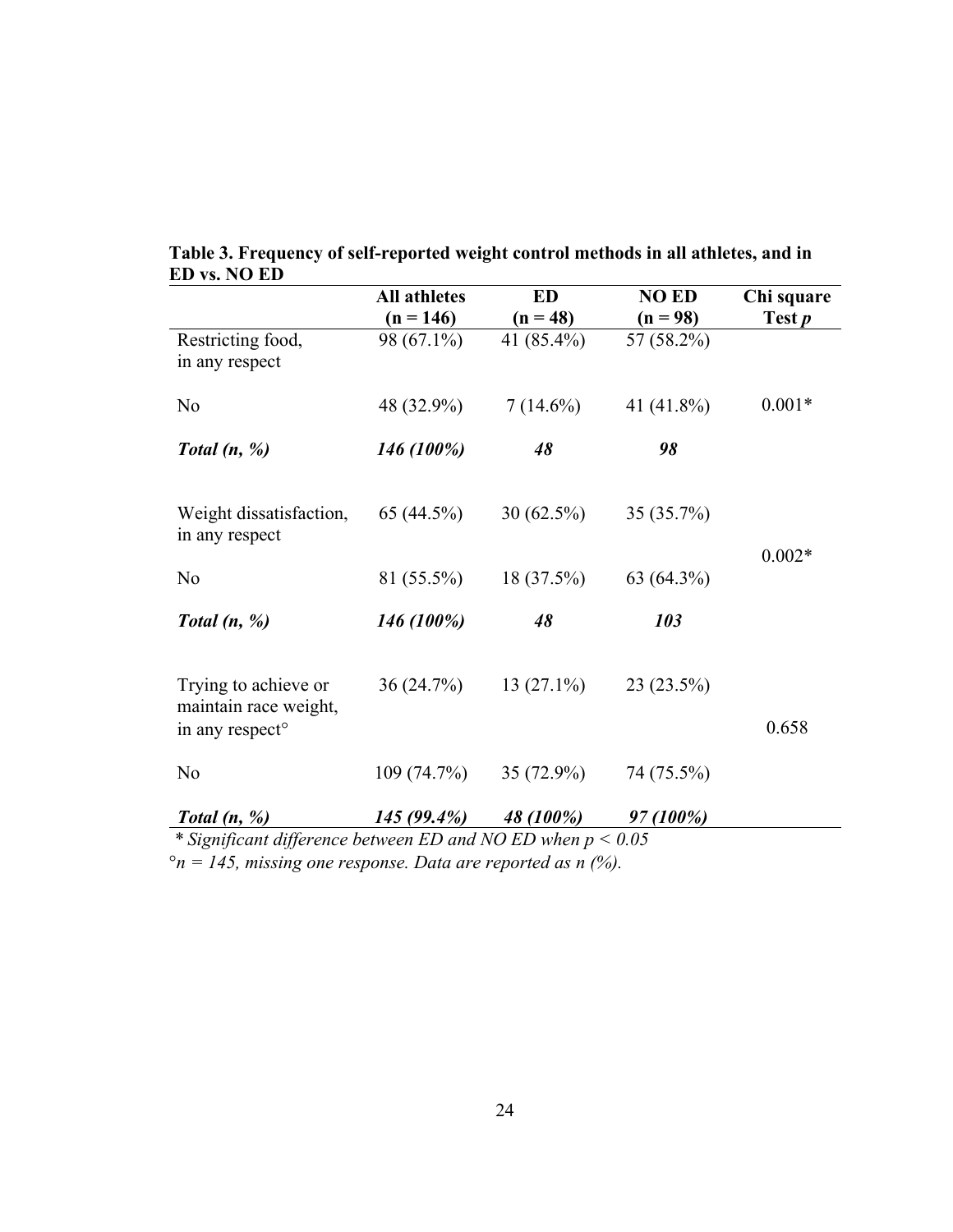

**Figure 1. Frequency of self-reported weight dissatisfaction in three months prior to marathon among all athletes, and in ED vs. NO ED**

*The majority of athletes (62.5%) reported experiencing some level of weight dissatisfaction.* 



**Figure 2. Frequency of "consciously restricting or reducing food eaten" among all athletes, and in ED vs. NO ED.**

*Of athletes who reported NO ED, 41 reported never engaging in food restriction, compared to just 7 ED athletes. Most athletes reported engaging in some level of energy restriction over the course of 1 year.*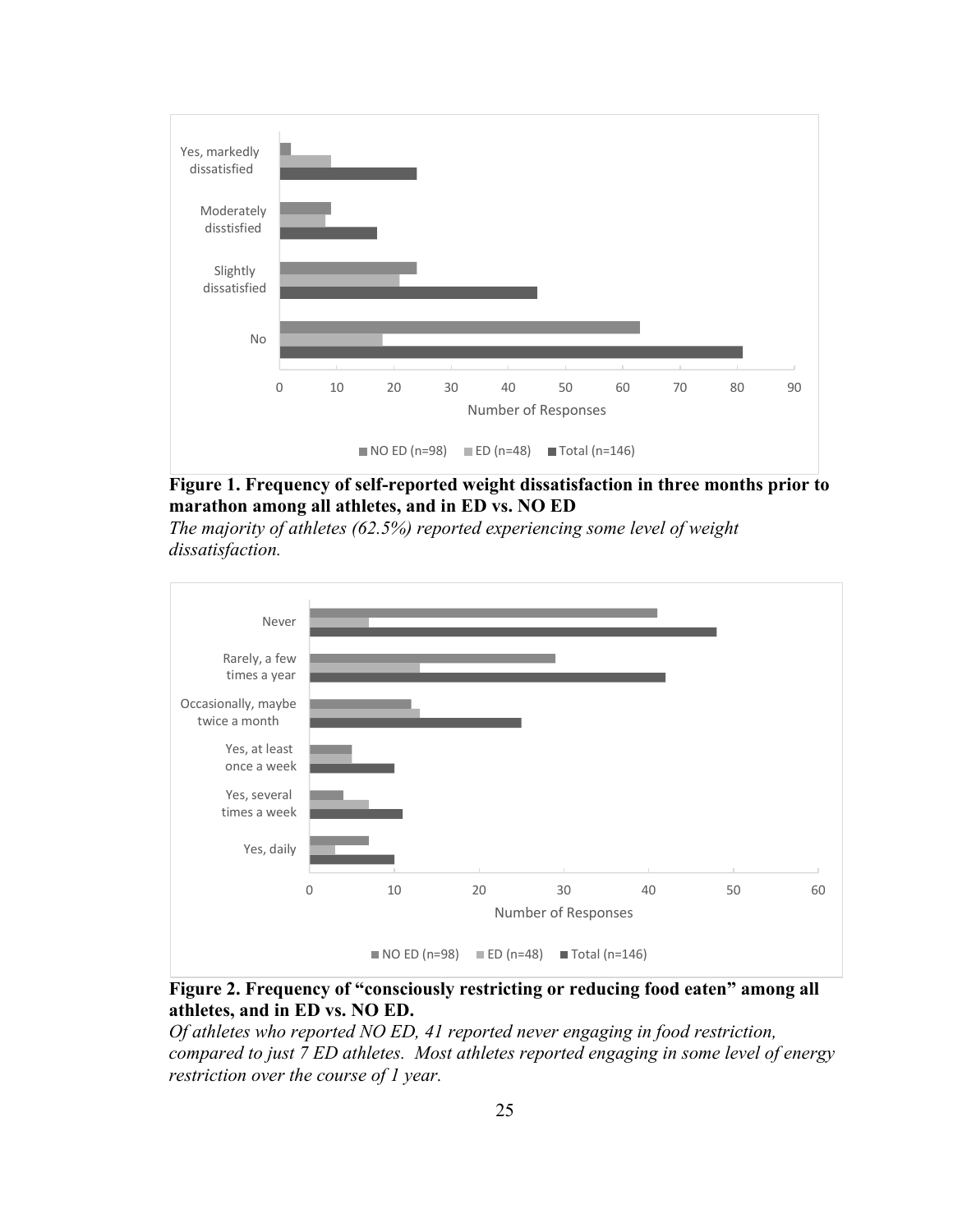

**Figure 3. Self-reported techniques to achieve or maintain a "race weight" in the three months prior to the marathon.**

*Reducing energy intake and increasing exercise were the most common methods used to achieve a race weight, although most participants reported not trying to achieve a specific race weight prior to the marathon. One participant reported using dietary supplements, while no participants reported using pharmaceuticals or purging behaviors.*

### **Discussion**

The current study examined the relationship between reported ED and training and weight control methods among elite female runners competing at the 2020 U.S. Olympic Marathon Trials. The primary finding of this investigation suggests, among elite female marathoners who self-report a diagnosis of an ED (past or present), that there is a higher prevalence of conscious caloric restriction and body weight dissatisfaction when compared to elite female runners of similar ability with no ED history. In addition, body weight, BMI, and training volume were not related to ED which may be a result of the homogeneity of the sample and specific standardized training schedules that the runners followed in the three months prior to the marathon.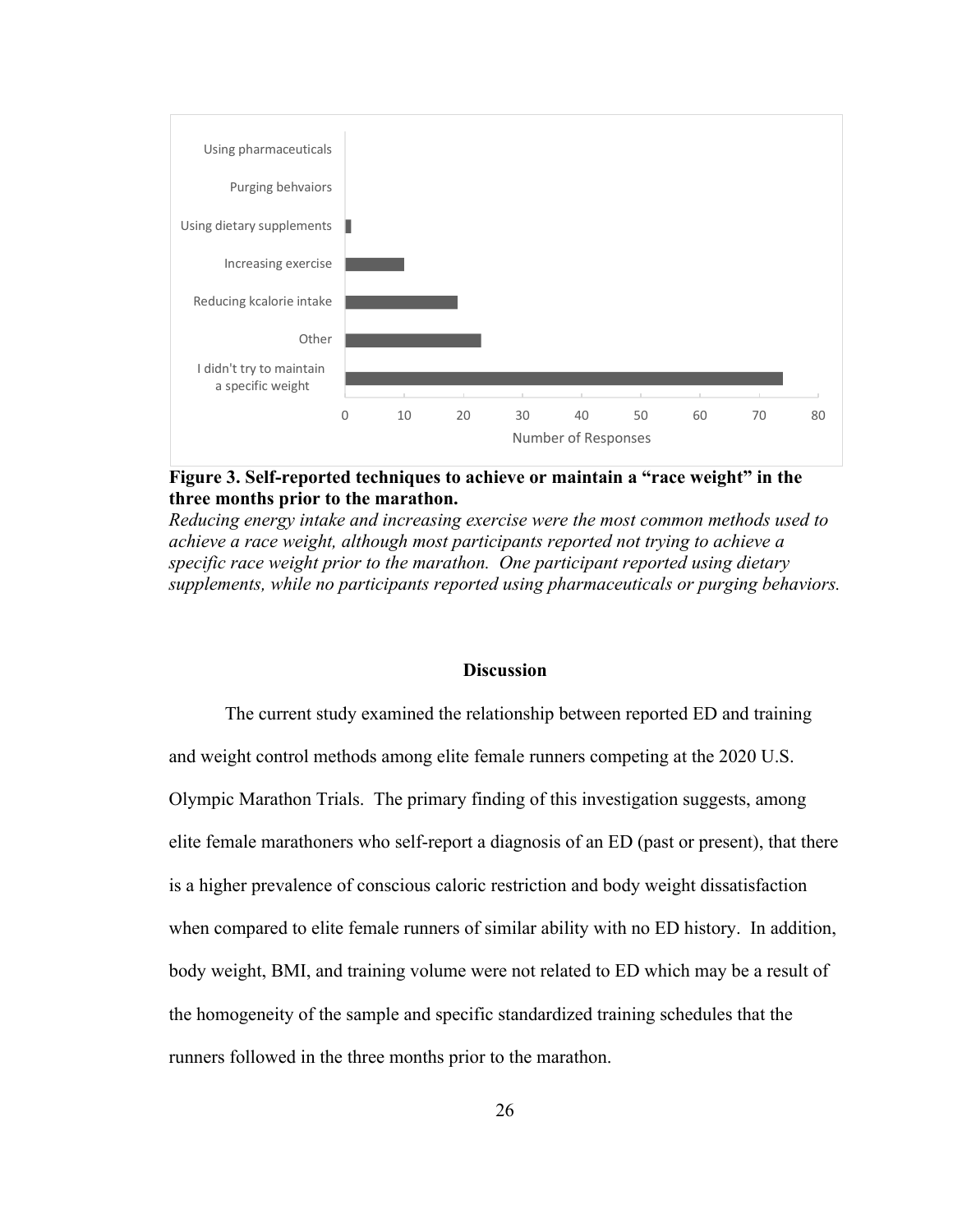### **Prevalence of Eating Disorders**

Thirty-two percent of participants reported an ED which is consistent with previous studies identifying the increased prevalence of ED and disordered eating in the female athlete population (Coelho et al., 2014; Sundgot-Borgen & Torstveit, 2004). A previous study examining eating disorders in elite distance runners found 16% of participants had an ED at the time of the study (Hulley & Hill, 2001), while 6% of participants reported such in the current study. The prevalence of disordered eating/ED in aesthetic sports is estimated to be 40%, and 15-30% for elite female athletes (Coelho et al., 2014) which is consistent with the 32% of participants reporting ED in this study. In contrast, the prevalence of disordered eating in the general population can range up to 21% which is lower than the prevalence noted in athletes from previous studies (Coelho et al., 2014; Sundgot-Borgen & Torstveit, 2004). Eating disorders are historically underreported in the general population, and elite athletes may underreport eating disorders more frequently than non-athletes (Sundgot-Borgen, 1993).

### **Body Satisfaction**

Athletes who reported ED were more likely to report body dissatisfaction than athletes that did not report ED, yet almost half of all the athletes reported some form of body dissatisfaction. Higher body weight was associated with greater body dissatisfaction. Research suggests that females are more likely to be concerned with body weight than males, endurance athletes are more likely to suffer from disordered eating than athletes of other sports, and elite athletes likely possess a strong perfectionism trait (Prnjak et al., 2019; Sundgot-Borgen & Torstveit, 2004). These factors suggest that the elite female endurance athlete population is particularly vulnerable to body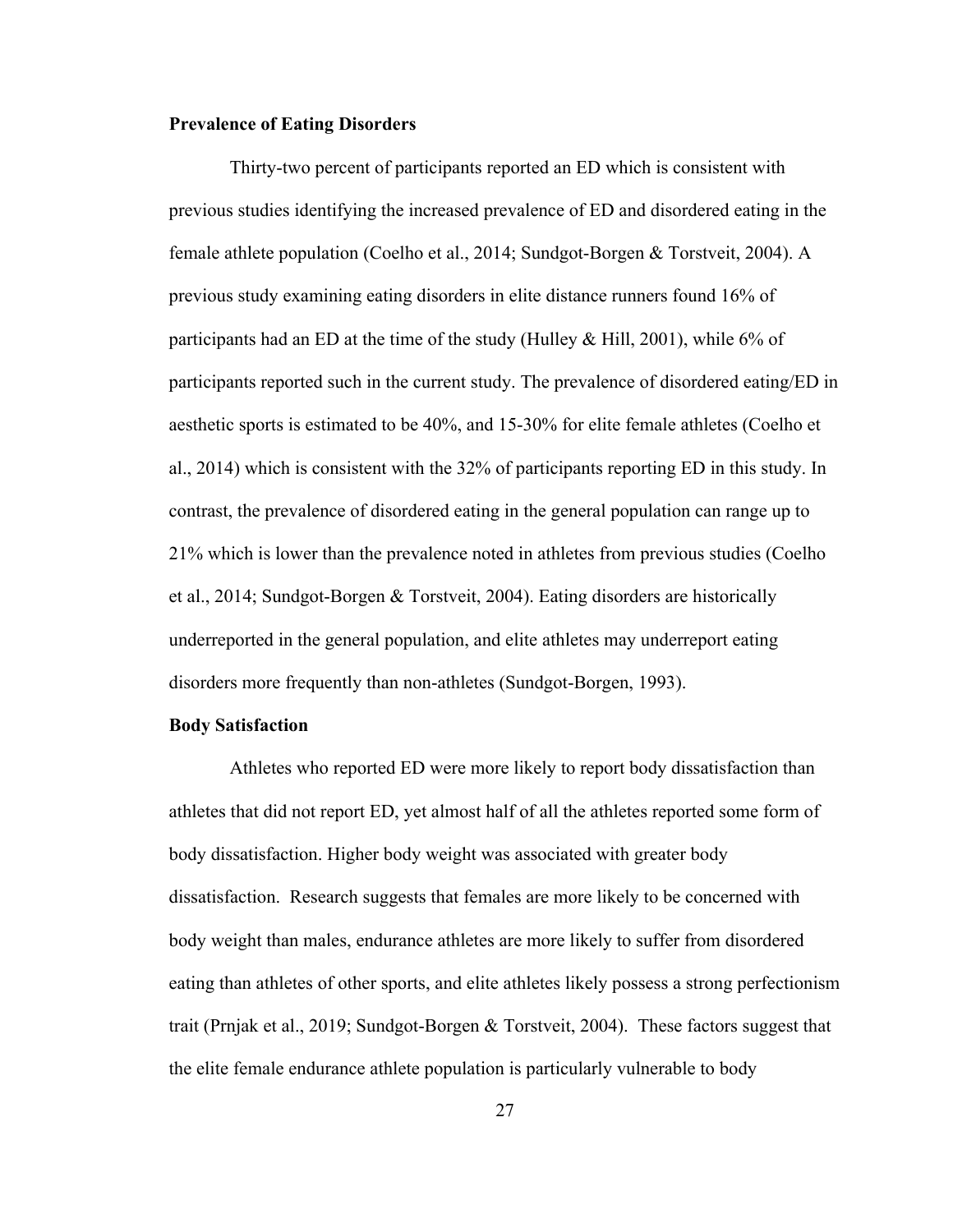dissatisfaction and eating disorders. In fact, body satisfaction has been reported to be the largest independent predictor of dieting (Prnjak et al., 2019). Another study showed body satisfaction acted as a mediator between perfectionism and disordered eating in synchronized swimmers (Ferrand et al., 2007).

### **Energy Restriction**

Almost two-thirds of participants reported restricting or reducing food intake, however, the level of calorie restriction is unknown. These athletes may be participating in weight periodization which may help athletes reach desired body composition for competition while maintaining optimal EA (Heikura et al., 2018; Stellingwerff, 2018). Conversely, less than one-third of participants reported trying to achieve a race weight in the current study. Heikura et al. (2018) found that female athletes may be more conscious of extra carbohydrate and energy intake when engaging in weight periodization practices. Seventy-nine percent of female endurance athletes were found to eat significantly less energy on easy training days in comparison to 52% of the male athletes (Heikura et al., 2018). In the current study and in the Heikrua et al. (2018) study, it is unclear if the food restriction is due to lower energy requirements of females, lack of knowledge, body image concerns, disordered eating, or a combination of factors.

### **Training and Performance**

No differences in training metrics were found between participants that reported ED versus NO ED. These results may be attributed to the questions referring to the training in the three months prior to the marathon, and athletes generally following similar training regimens in those months. No significant differences were found in performance metrics between participants reporting ED versus those that reported NO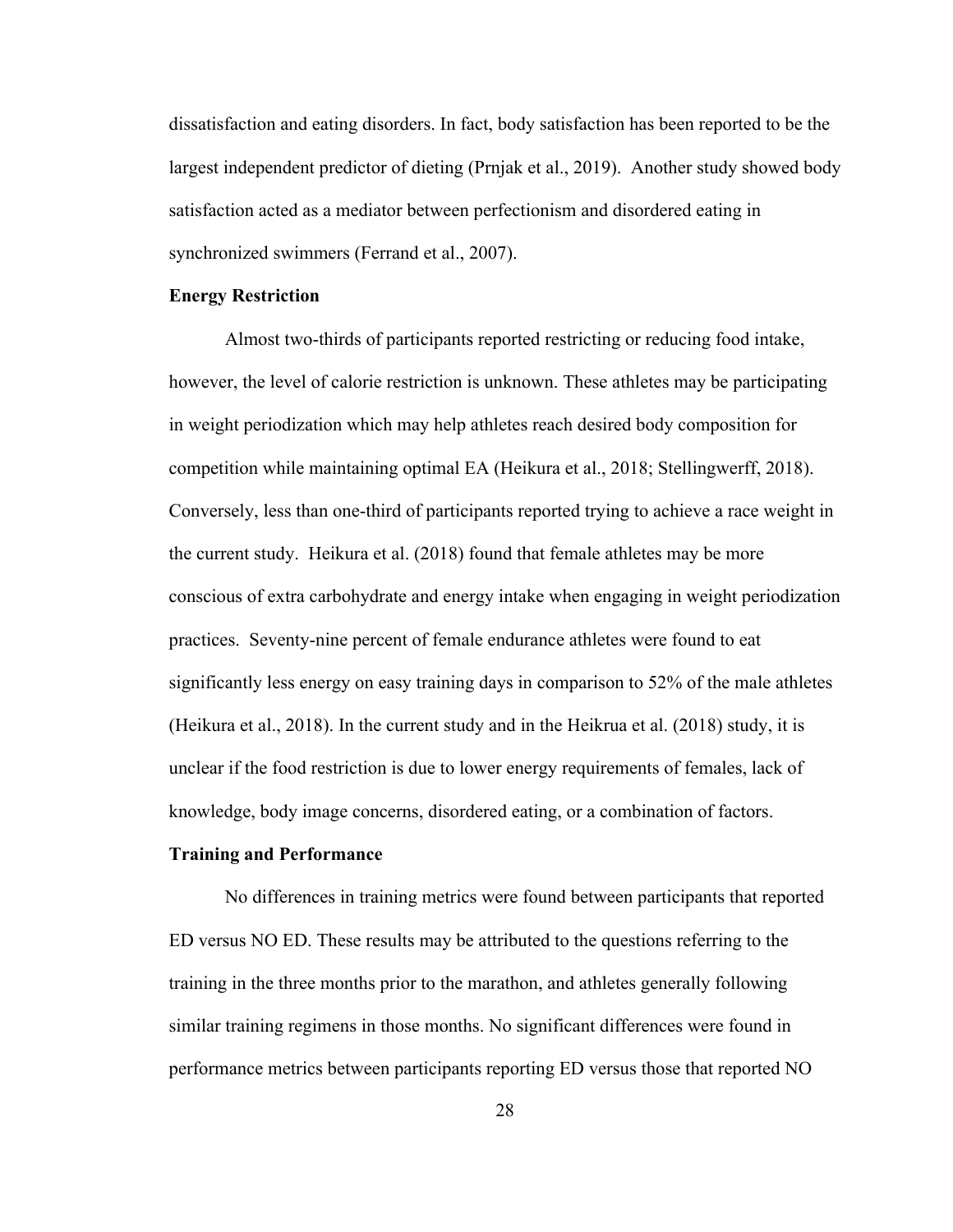ED. Body weight and body mass index were not associated with marathon finishing time, in contrast to previous studies such as Rust et al. (2011) who found body mass index to be related to race time, although their study participants were male half marathoners. The lack of association in this study may be due to sampling of a homogenous population of athletes with similar body weights and marathon finish times. Similar to Sjodin and Svendenhag (1985) which notes that while there is a strong correlation between  $\rm VO_2$  max and marathon finishing time in heterogenous populations, this relationship does not exist in homogenous populations.

#### **Limitations, and Suggestions for Future Research**

Limitations of this study include the self-reported nature of the data and missing data from uncompleted surveys. Furthermore, including additional questions from eating disorder screening tools may enhance the data collected on the behaviors associated with EDs in this population. Although we did not find a difference in training volume between ED and NO ED, assessing risk of exercise dependence in elite athletes may also be a beneficial metric since it often occurs in conjunction with disordered eating (Cook et al., 2015). Nevertheless, research concerning eating disorders in the elite female endurance athlete population is limited, especially among Olympic-caliber populations.

### **Conclusion**

In brief, eating disorders have the highest mortality rate of any mental health condition and should be treated accordingly (Harris & Barraclough, 1998). Disordered eating in athletes can contribute to an array of negative consequences including RED-S and negative performance effects (Joy et al., 2016). One-third of participants in this study reported an ED demonstrating the prevalence of eating disorders in athletes,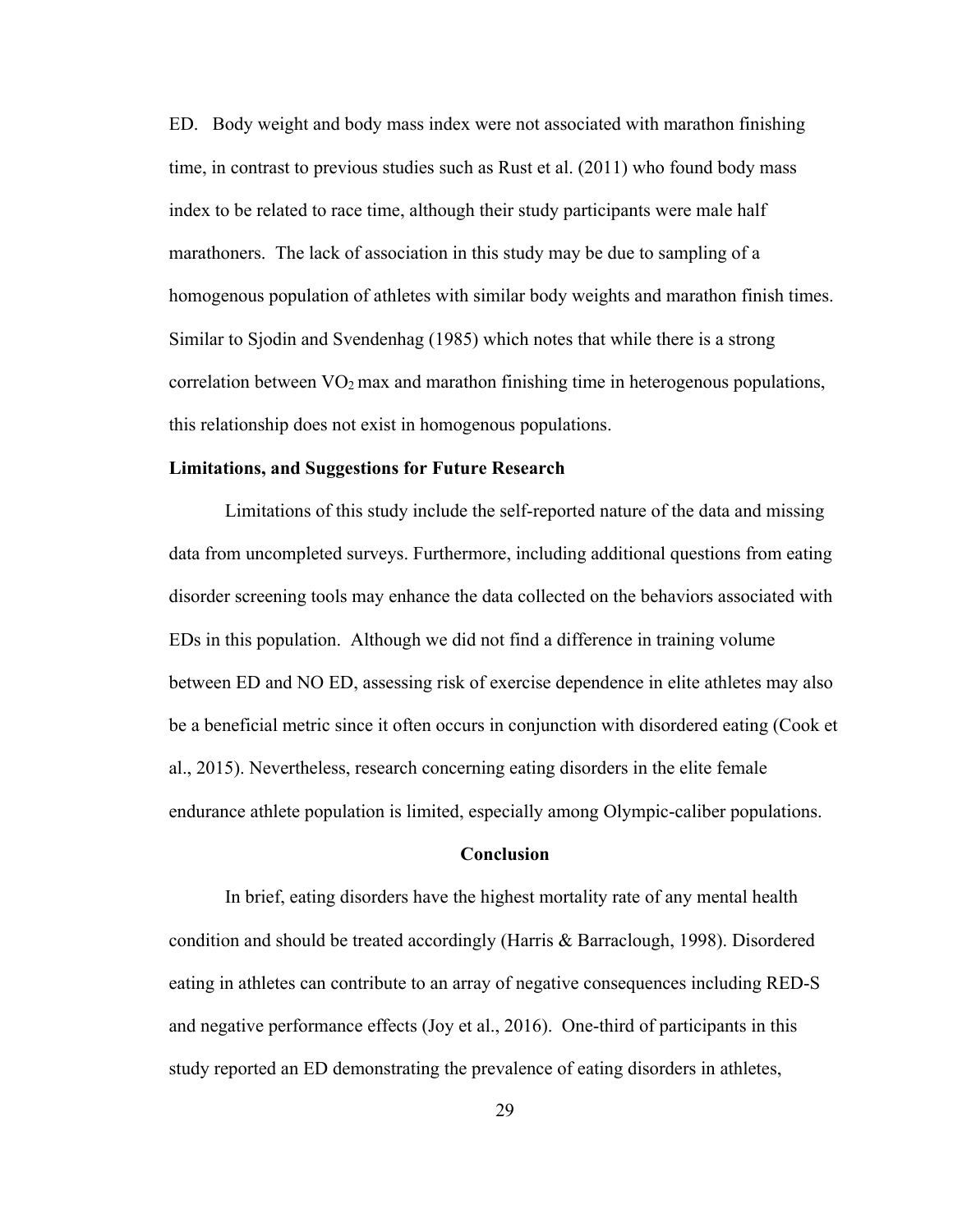specifically in the elite female endurance athlete population. Many factors contribute to the development of an ED, including body dissatisfaction, perfectionism, caloric restriction, compulsive exercise, and striving for a particular weight before competitions to enhance performance. This study found elite female endurance athletes who reported an ED to have higher prevalence of weight dissatisfaction and food restriction when compared to athletes that did not report ED. It should also be noted that the majority (68%) of the athletes in this study reported consciously restricting or reducing their food intake at least a few times per year. While energy restriction may have been related to weight periodization, less than one-third of participants reported striving to achieve a particular race weight.

Prevention and early detection of disordered eating in athletes is vital for addressing the high prevalence of EDs among this at-risk population. Health and wellness should be emphasized over thinness ideals, and amenorrhea as "a normal part of training" should be refuted (Wells et al., 2020). Dieting is a primary risk factor for EDs, and should be avoided unless necessary for specific performance goals (Sundgot-Borgen & Torstveit, 2010; Wells et al., 2020). Dieting and weight periodization cannot realistically be fully eliminated from an athlete's training regimen, but they should be implemented mindfully (Wells et al., 2020). Frequent weighing, body composition testing, and team weigh-ins have been found to have negative effects on athletes (Wells et al., 2020). Ackerman et al. (2020) states that body composition assessments for performance purposes may be implemented in mature elite athletes with positive selfbody image, but should be limited in collegiate level athletes and avoided completely in young developing athletes. Providing thorough education on dieting, disordered eating,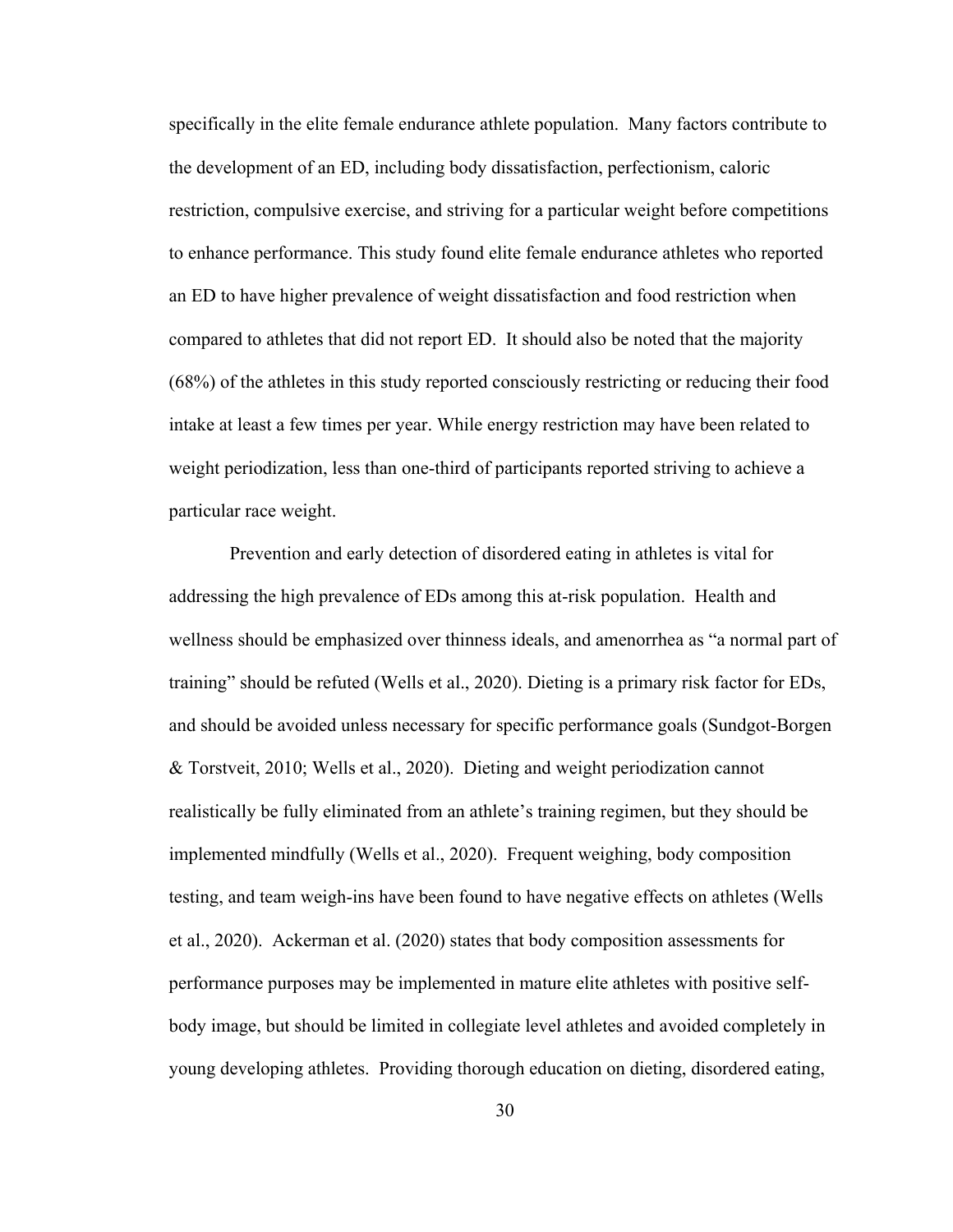negative physiological and performance outcomes associated with LEA and the female athlete triad is one way to increase awareness among athletes (L. L. Folscher et al., 2015; Wells et al., 2020). Referring athletes to a registered sports dietitian nutritionist when disordered eating is detected is important for accurate assessment and treatment (Sundgot-Borgen & Torstveit, 2010). Finally, additional research focused on studying disordered eating among elite female endurance athletes is warranted, as they appear vulnerable to a dangerous combination of risk factors associated with eating disorders.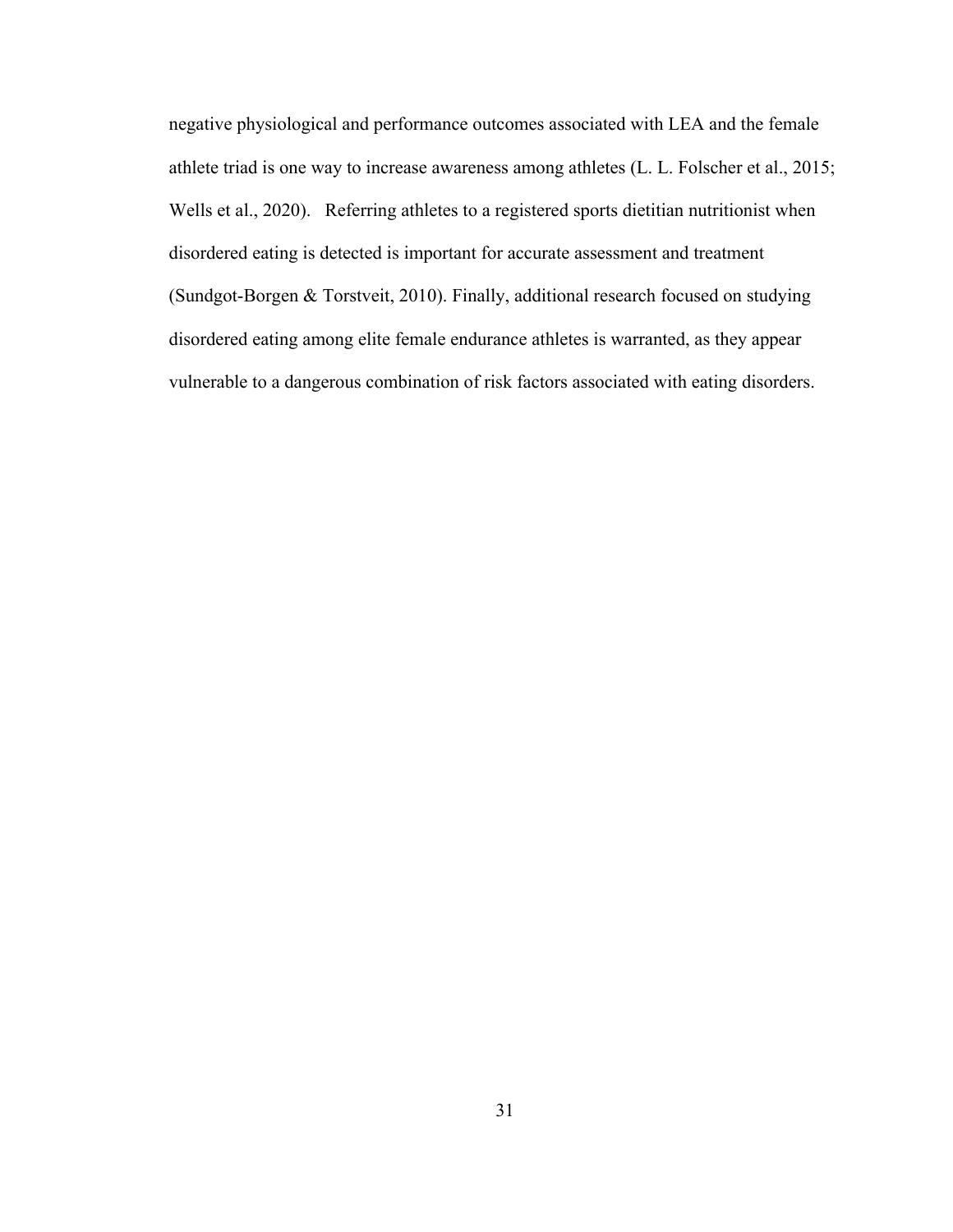#### **References**

- Ackerman, K. E., Stellingwerff, T., Elliott-Sale, K. J., Baltzell, A., Cain, M., Goucher, K., Fleshman, L., & Mountjoy, M. L. (2020). #REDS (Relative Energy Deficiency in Sport): Time for a revolution in sports culture and systems to improve athlete health and performance. *British Journal of Sports Medicine*, *54*(7), 369-370. https://doi.org/10.1136/bjsports-2019-101926
- Anderson, L. M., Reilly, E. E., Gorrell, S., & Anderson, D. A. (2016). Running to win or to be thin? An evaluation of body dissatisfaction and eating disorder symptoms among adult runners. *Body Image*, *17*, 43–47. https://doi.org/10.1016/j.bodyim.2016.02.003
- Coelho, G. M. de O., Gomes, A. I. da S., Ribeiro, B. G., & Soares, E. de A. (2014). Prevention of eating disorders in female athletes. *Open Access Journal of Sports Medicine*, *4*(5), 105–113. http://dx.doi.org/10.2147/OAJSM.S36528
- Cook, B., Hausenblas, H., Crosby, R., Cao, L., & Wonderlich, S. (2015). Exercise dependence as a mediator of the exercise and eating disorders relationship: A pilot study. *Eating Behaviors*, *16*, 9–12. https://doi.org/doi: 10.1016/j.eatbeh.2014.10.012
- Ferrand, C., Megnan, C., Rouviex, M., & Filaire, E. (2007). Disordered eating, perfectionism and body-esteem of elite synchronized swimmers. *European Journal of Sport Science*, *7*(5), 223–230. https://doi.org/10.1080/17461390701722168
- Folscher, L. L., Grant, C. C., Fletcher, L., & Janse van Rensberg, D. C. (2015). Ultra-Marathon Athletes at Risk for the Female Athlete Triad. *Sports Medicine - Open*, *1*(29). https://doi.org/10.1186/s40798-015-0027-7
- Haakonssen, E. C., Martin, D. T., Jenkins, D. G., & Burke, L. M. (2015). Race Weight: Perceptions of Elite Female Road Cyclists. *International Journal of Sports Physiology and Performance*, *10*, 311–317. http://dx.doi.org/10.1123/ijspp.2014- 0070
- Hagmar, M., Hirschberg, A. L., Berglund, L., & Berglund, B. (2008). Special Attention to the Weight-Control Strategies Employed by Olympic Athletes Striving for Leanness Is Required: *Clinical Journal of Sport Medicine*, *18*(1), 5–9. https://doi.org/10.1097/JSM.0b013e31804c77bd
- Harris, E., & Barraclough, B. (1998). Excess mortality of mental disorder. *British Journal of Psychiatry*, *173*, 11–53. https://doi.org/doi: 10.1192/bjp.173.1.11. PMID: 9850203.
- Heikura, I. A., Stellingwerff, T., & Burke, L. M. (2018). Self-Reported Periodization of Nutrition in Elite Female and Male Runners and Race Walkers. *Frontiers in Physiology*, *9*, 1732. https://doi.org/10.3389/fphys.2018.01732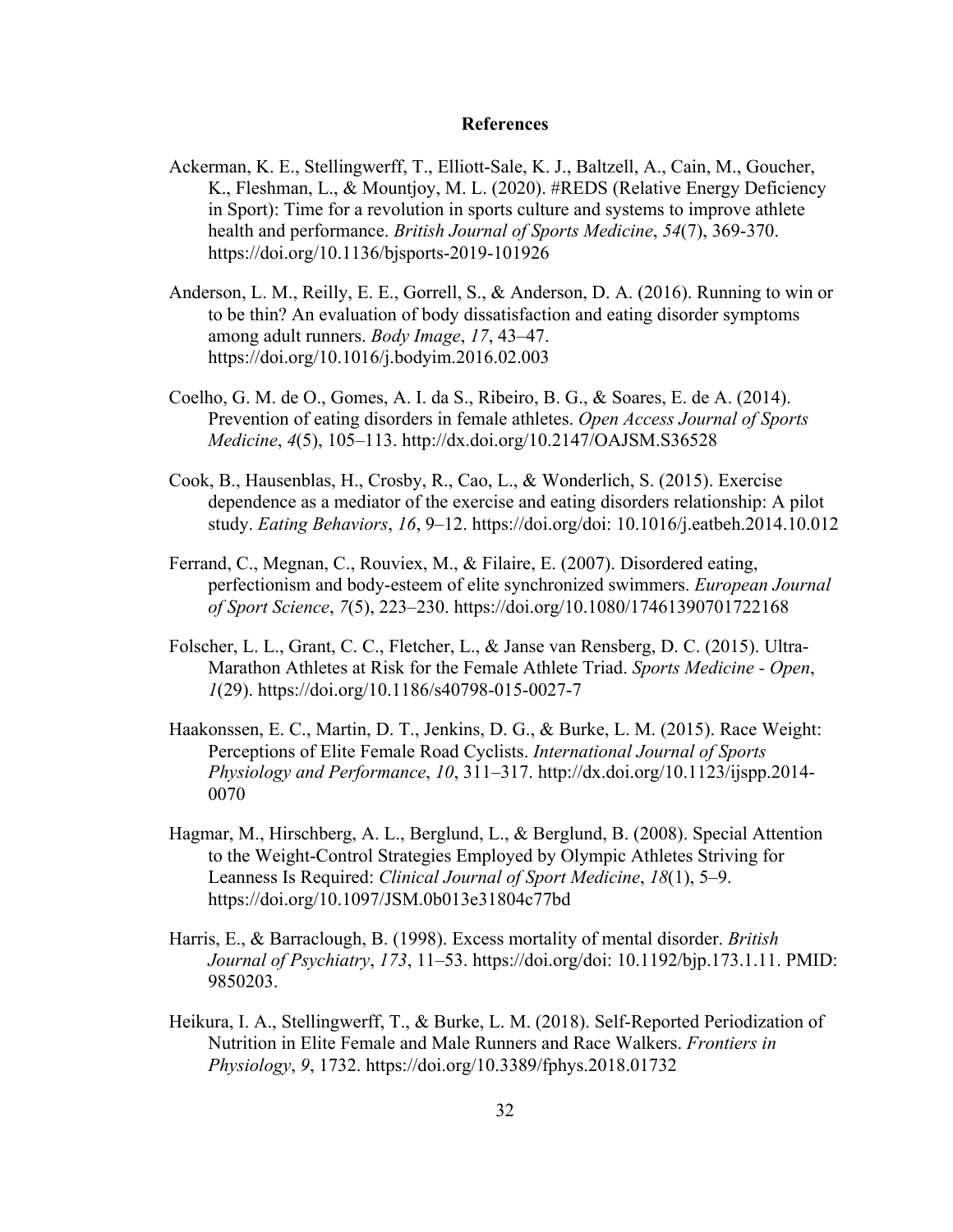- Hulley, A. J., & Hill, A. J. (2001). Eating disorders and health in elite women distance runners. *International Journal of Eating Disorders*, *30*(3), 312–317. https://doi.org/10.1002/eat.1090
- Jeukendrup, A. E. (2017). Periodized Nutrition for Athletes. *Sports Medicine*, *47*(S1), 51–63. https://doi.org/10.1007/s40279-017-0694-2
- Joy, E., Kussman, A., & Nattiv, A. (2016). 2016 update on eating disorders in athletes: A comprehensive narrative review with a focus on clinical assessment and management. *British Journal of Sports Medicine*, *50*(3), 154–162. https://doi.org/10.1136/bjsports-2015-095735
- Karp, J. R. (2007). Training Characteristics of Qualifiers for the U.S. Olympic Marathon Trials. *International Journal of Sports Physiology and Performance*, *2*(1), 72–92. https://doi.org/10.1123/ijspp.2.1.72
- Loucks, A. B. (2007). Low Energy Availability in the Marathon and Other Endurance Sports: *Sports Medicine*, *37*(4), 348–352. https://doi.org/10.2165/00007256- 200737040-00019
- Mountjoy, M., Sundgot-Borgen, J., Burke, L., Carter, S., Constantini, N., Lebrun, C., Meyer, N., Sherman, R., Steffen, K., Budgett, R., & Ljungqvist, A. (2014). The IOC consensus statement: Beyond the Female Athlete Triad—Relative Energy Deficiency in Sport (RED-S). *British Journal of Sports Medicine*, *48*(7), 491–497. https://doi.org/10.1136/bjsports-2014-093502
- Prnjak, K., Jukic, I., & Tufano, J. J. (2019). Perfectionism, Body Satisfaction and Dieting in Athletes: The Role of Gender and Sport Type. *Sports*, *7*(8), 181. https://doi.org/10.3390/sports7080181
- Rust, C., Knechtle, B., Knechtle, P., Barandun, U., Lepers, R., & Rosemann, T. (2011). Predictor variables for a half marathon race time in recreational male runners. *Open Access Journal of Sports Medicine*, 113. https://doi.org/10.2147/OAJSM.S23027
- Sjodin, B., & Svendenhag, J. (1985). Applied physiology of marathon running. *Sports Medicine*, *2*(2), 83–99. https://doi.org/10.2165/00007256-198502020-00002
- Stellingwerff, T. (2018). Case Study: Body composition periodization in an Olympiclevel female middle-distance runner over a 9-year career. *International Journal of Sport Nutrition and Exercise Metabolism*, *28*(4), 428–433. https://doi.org/10.1123/ijsnem.2017-0312.
- Sundgot-Borgen, J. (1993). Prevalence of eating disorders in elite female athletes. *International Journal of Sports Nutrition*, *3*(1), 29–40. https://doi.org/10.1123/ijsn.3.1.29